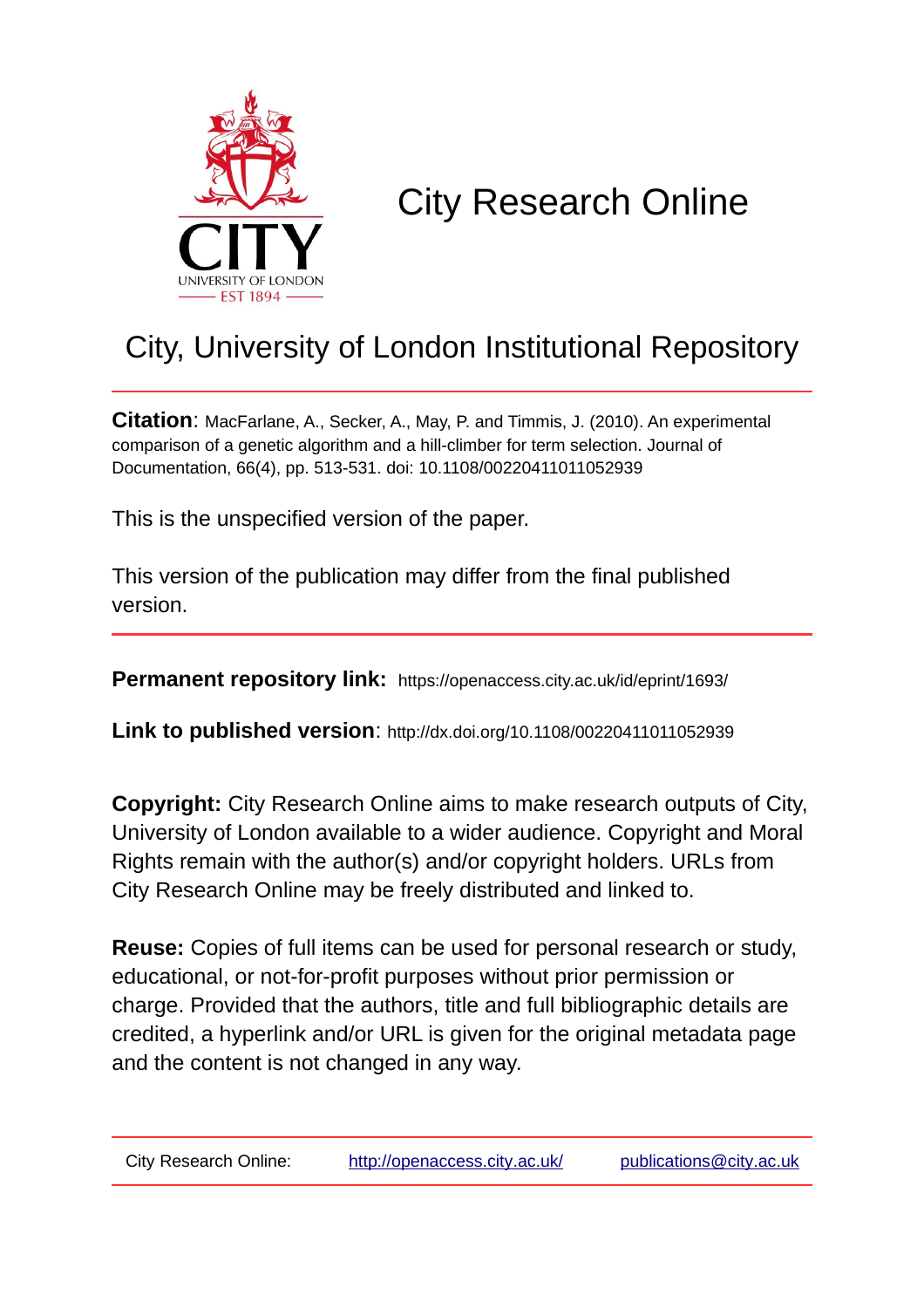## **An Experimental Comparison of a Genetic Algorithm and a Hill-Climber for Term Selection**

A. MacFarlane<sup>1</sup>, A. Secker<sup>2</sup>, P. May<sup>2</sup> and J. Timmis<sup>3</sup>

<sup>1</sup>Centre for Interactive Systems Research, Dept. Of Information Science, City University, Northampton Square, LONDON EC1V 0HB, UK

<sup>2</sup>Computing Laboratory, University of Kent, Canterbury, CT2 7NF

<sup>3</sup> Departments of Electronics and Computer Science, University of York. YO 10 5DD

#### **ABSTRACT**

**Purpose** – The term selection problem for selecting query terms in information filtering and routing has been investigated using hill-climbers of various kinds, largely through the Okapi experiments in the TREC series of conferences. Although these are simple deterministic approaches which examine the effect of changing the weight of one term at a time, they have been shown to improve the retrieval effectiveness of filtering queries in these TREC experiments. Hill-climbers are, however, likely to get trapped in local optima, and the use of more sophisticated local search techniques for this problem that attempt to break out of these optima are worth investigating. To this end, we apply a genetic algorithm (GA) to the same problem.

**Design/Methodology/Approach** – We use a standard TREC test collection from the TREC-8 filtering track, recording mean average precision and recall measures to allow comparison between the hillclimber and GA algorithms. We also vary elements of the GA, such as probability of a word being included, probability of mutation and population size in order to measure the effect of these variables. Different strategies such as Elitist and Non-Elitist methods are used, as well as Roulette Wheel and Rank selection GA algorithms.

**Findings** – The results of tests suggest that both techniques are, on average, better than the baseline, but the implemented GA does not match the overall performance of a hill-climber. The Rank selection algorithm does better on average than the Roulette Wheel algorithm. There is no evidence in this study that varying word inclusion probability, mutation probability or Elitist method make much difference to the overall results. Small population sizes do not appear to be as effective as larger population sizes.

**Research limitations/implications** – The evidence provided here would suggest that being stuck in a local optima for the term selection optimization problem does not appear to be detrimental to the overall success of the hill-climber. The evidence from term rank order would appear to provide extra useful evidence which hill-climbers can use efficiently and effectively to narrow the search space.

**Originality/Value** – The paper represents the first attempt to compare hill-climbers with GAs on a problem of this type.

**Keywords**: Term selection, local search, genetic algorithms, hill-climbers.

**Article Type**: Research paper.

#### **INTRODUCTION**

Information filtering is a task which requires the selection of terms from some source (either from users directly or from documents judged relevant by the user), which is then stored (sometimes in the form of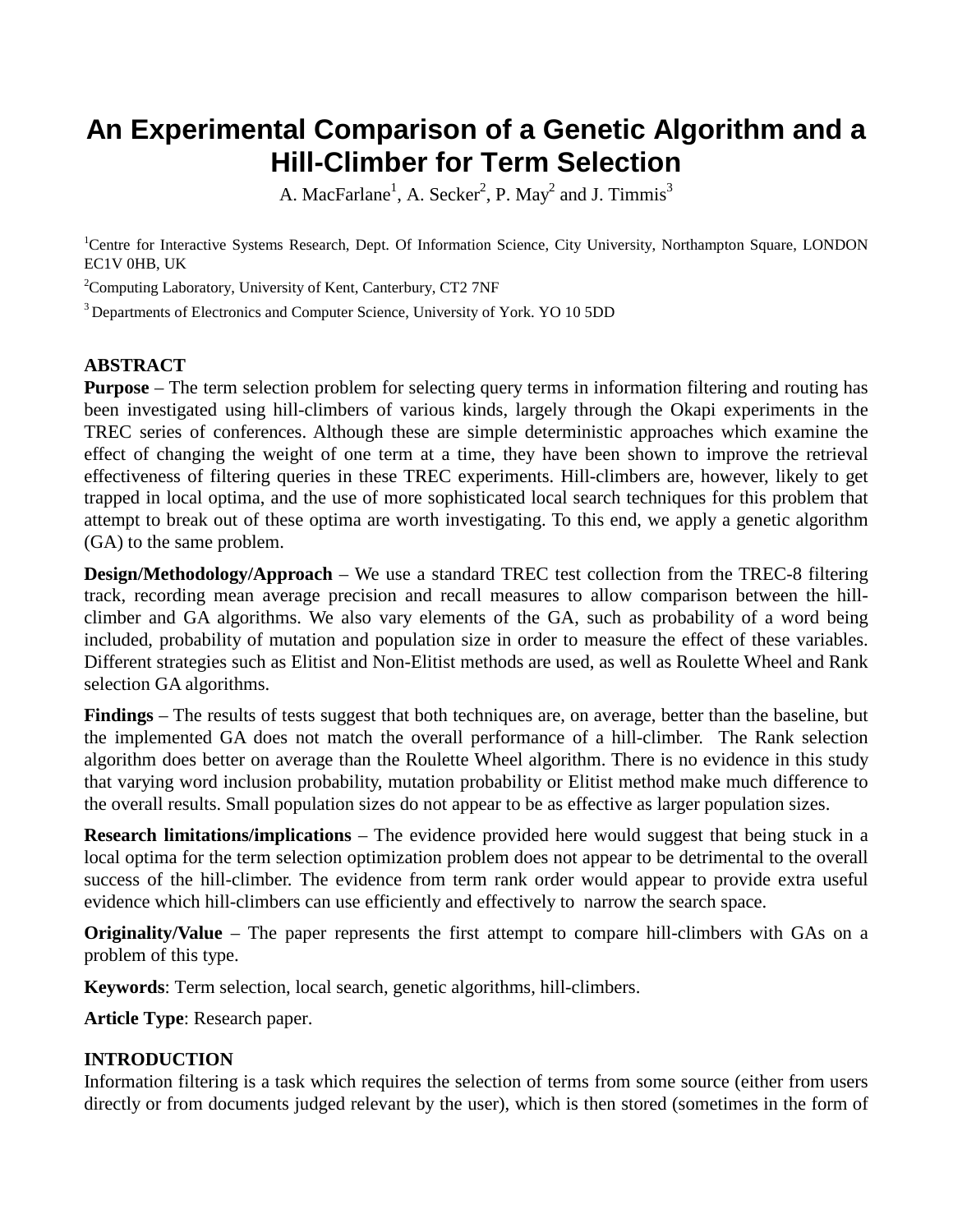a user profile) and used to select new items from an incoming document stream. Of particular interest is the issue of term selection from a set of documents judged relevant by a user for a given topic. There are a wide range of techniques for term selection including traditional relevance feedback techniques (Harman, 1992) and machine learning techniques (Sebastiani, 2002). Both can be used independently for term selection, but they can also be combined with each other (Robertson et al, 1995). In this paper we present a comparison between a hill-climber, a popular method for optimizing the terms selected in a query, and a genetic algorithm (GA), tested on a term-selection problem. It is a well known disadvantage of hill-climbers that they may become trapped on a local optima, however GAs are not so prone to this drawback, and so it is hypothesized that a GA will perform better when applied to the term selection problem. The GA presented in this paper not only selects the terms to be included in the query, but also adjusts the weight of each word, reflecting the importance of the word in the final query. In addition to this straightforward comparison, the results of adjusting various parameters of the GA are described, giving the reader a more rounded view of how a GA may behave in this situation.

The remainder of the paper is laid out as follows. In the next section we describe the work done on the term selection problem and related research on GAs in information retrieval, thus providing the motivation for our research. The system used for our experiments and how the components were integrated is then described. The experimental design is declared, and the results are analysed. We then provide a discussion and conclusion.

#### **PREVIOUS WORK IN THE AREA**

The initial term selection algorithm used in Okapi at TREC-3 was a two stage process, applying relevance feedback and then using a single pass algorithm which selected a term if it yielded an increase in average precision. The algorithm started with the top three ranked terms for each topic (Robertson et al, 1995). This, in fact, was a steepest ascent hill-climber (Tuson, 1998), which was developed further at TREC 4 under the title of 'Find Best', together with two new algorithms, 'Choose All Positive' and 'Choose First Positive' - the latter being a first ascent hill-climber (Robertson et al, 1996). These TREC-4 experiments also introduced the concept of removing terms as well as adding them to the list, yielding a number of different operations on term lists, namely: *add only*; *add-remove*; and *remove only*. The *add-remove* operation was shown to be the most beneficial (Robertson et al, 1996). The Okapi at TREC-5 experiments introduced the concept of weight variation for terms (Beaulieu et al, 1997), using a simple technique of multiplying a weight by 1.5 or 0.67 and taking the best result for that particular term. The use of simulated annealing to the weight variation function was tried in Okapi at TREC-6 (Walker et al, 1998), but without success. More recent work in the area was carried out by MacFarlane et al (2003), using parallel computing techniques to speed up the algorithms and operations mentioned above. These are local search techniques, where traversal through the search space is restricted to neighbourhood solutions.

There has also been prior work in the area of applying GAs to information retrieval/filtering. With regard to term selection, Boughanem et al (2002) and Tamine et al (2003) investigated the use of genetic algorithms for multiple query evaluation. The process they used took a number of queries for the same topic and evidence from a ranked list of documents provided by each of these queries (using data fusion on the hit lists) to generate a query which produced better results than the input queries. Chen et al (1998) compare various methods for term selection including GA's and simulated annealing. Improvement of the GAs crossover operation was addressed by Vrajitoru (1998), and the amended algorithm was compared to relevance feedback - the latter proved to be a better method. Yang and Korfhage (1994), Horng and Yeh (2000), Robertson & Willett (1996) and Chang & Chen (2006) all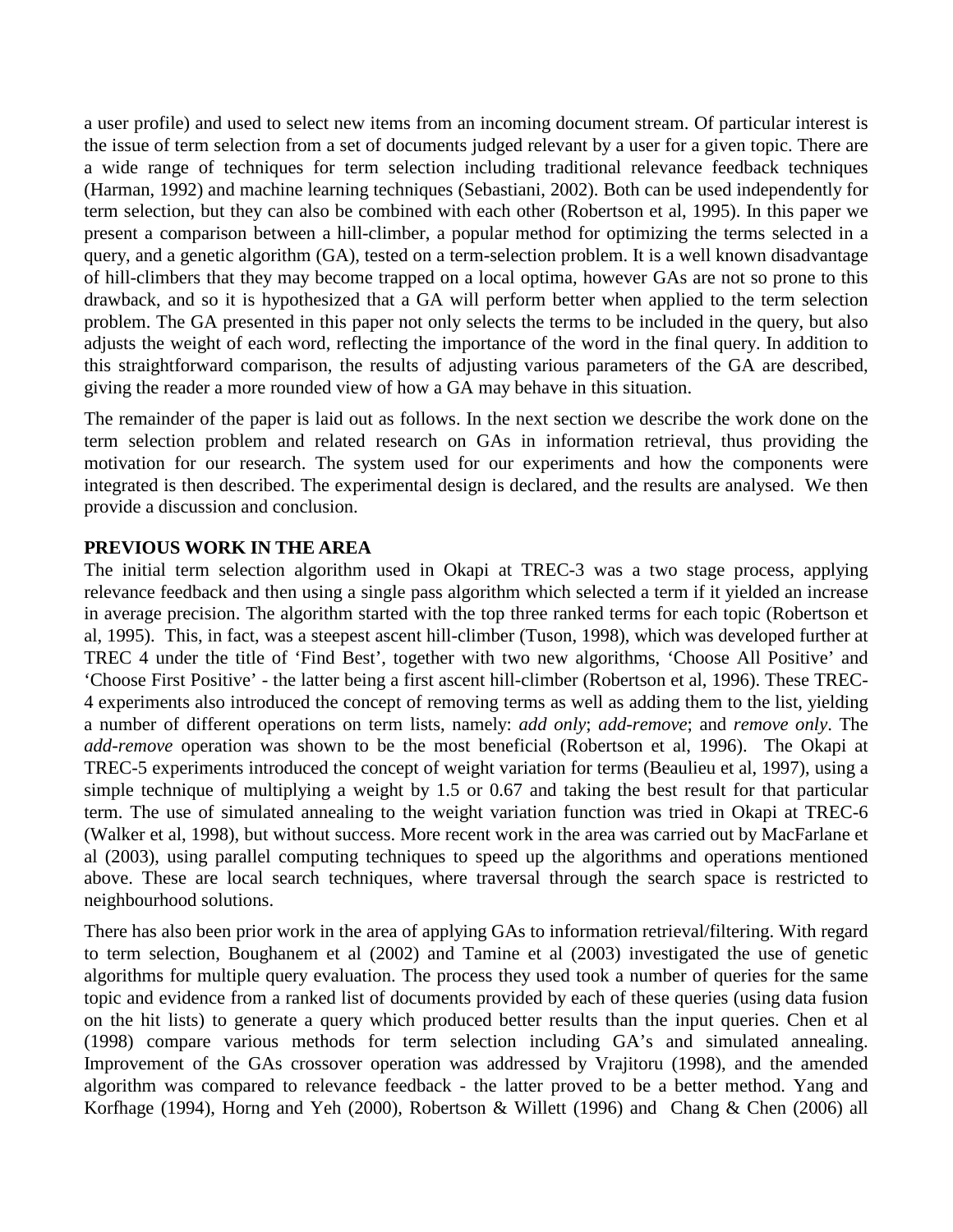used a GA to adapt weights for pre-selected keywords (no optimisation on terms was completed). Martin-Bautista et al (1999) take this idea further and use GA's to learn ranking functions as well, while Fan et al (2003) apply Genetic Programming (GP) techniques to the same problem. Lopez-Pujalte et al (2002), Lopez-Pujalte et al (2003a) and Lopez-Pujalte et al (2003b) investigated the issue of different fitness functions for GAs in relevance feedback, learning terms, weights and thresholds for a given query. Martin & Shackleton (2003) use a GA to address a different problem, namely term selection, thus a Boolean query is produced, rather than a list of terms with weights. GAs, unlike hill-climbers, allow global search solutions as crossover allows the algorithm to break out of the neighbourhood, but iteratively converges on a local search solution as the algorithm learns which of the neighbourhood solutions it has examined yield better results.

It should be emphasised that none of the GA methods use the two stage process described in this paper. The paradigm we use is known as attribute weighting (Rozsypal and Kubat, 2001). In addition to this, most of the research, apart from Boughanem et al (2002) and Tamine et al (2003) who use TREC data, deploy rather small test collections for their experiments, e.g., Cranfield. More information on the area can be found in the following review papers: Chen (1995), Sebastiani (2002) and MacFarlane & Tuson (2008).

#### **MOTIVATION**

The primary aim of the research in this paper is to investigate the use of genetic algorithms in the second stage selection process (described briefly above) and compare this with a hill-climber. A key question for us is therefore: do increasingly sophisticated local search techniques improve the term selection process? Our reasoning behind this strategy is that, whilst hill-climbing techniques have been successfully used in Okapi at TREC, techniques which are less likely to get stuck in local optima, like GAs, may be able to achieve better performance on this task (in terms of retrieval effectiveness). GAs are able to do this because of crossover (see above). GAs have previously been used before in this research area, but have not been used in the way that we propose here, namely a two level selection process for terms on which a limited set of terms are chosen and the weights of which are optimised. Furthermore, research using GAs has tended to use small collections; we propose the use of the much larger TREC collections used on the TREC Routing task.

#### **DESCRIPTION OF THE SYSTEM**

In this section we describe the system used for experimentation and its components, namely the Okapi information retrieval (IR) system, the genetic algorithm, and how these components were integrated to create the system.

#### **Description of the Okapi System**

Okapi is an experimental information retrieval (IR) system, written to examine various aspects of interactive IR research, including such tasks as bibliographic search and full-text search (Robertson, 1997). Okapi was conceived at the University of Westminster as an OPAC system and moved to City University in 1989 where it was extended to incorporate more general text retrieval algorithms, in particular an implementation of the Robertson/Sparck Jones probabilistic model (Robertson and Sparck-Jones, 1976). The storage scheme used by Okapi is the inverted file (Harman et al, 1992). Okapi has a basic search system (BSS) which provides facilities to load sets of terms, weight terms and merge sets of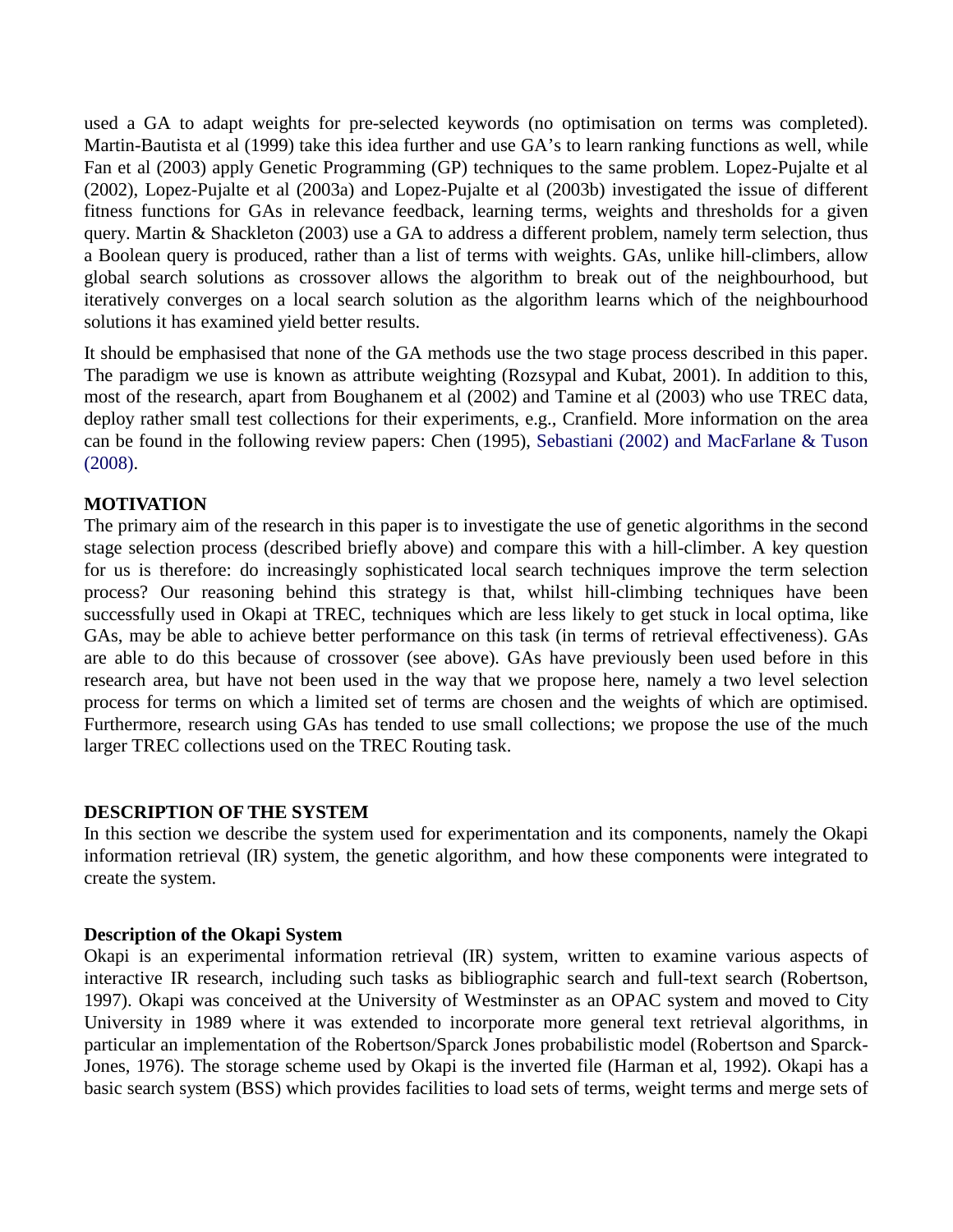terms using Boolean (e.g., and, or), Adjacency (e.g., adj) and term weighting (e.g., BM25) operations (Robertson, 1997).

#### **Description of the Genetic Algorithm**

Genetic algorithms have been shown to be robust and adaptive optimisers (Mitchell, 1999). GAs use the Darwinian process of natural selection on a number of candidate solutions to determine the optimum solution to a task. Mechanisms found in the natural world, such as fitness proportional selection and genetic variation of individuals, provide strong evolutionary pressure on a population to maximise the average quality of that population in its environment. Each individual in a population contains genetic information (a chromosome) encoding a potential solution to a problem. In this case, the chromosome held by each individual is an array of integers (see figure 1), whereby each position represents a word that could be included in the search, and each value in that position represents the weighting for that word in the search. Terms with a weight of 0 are excluded from the search, while terms with values between 1 and 7 are included in the Okapi query with a weight determined by  $2^{n-4}$ , *n* being the integer value between 0 and 7. We used this scheme to allow the GA a greater degree of freedom through the search space than the hill-climber in order to reduce the chance of the algorithm getting stuck in local optima.

#### **Figure 1. Structure of a chromosome**

The GA optimises the population of these chromosomes through a process of evolution as follows. In the first step of the algorithm, a finite sized population of chromosomes is initialised by randomly generating chromosomes. Each element of a chromosome is randomly assigned a weight of either 0 or 4 (a value of 4 in the chromosome results in that word being included in the search with default weight). This process is biased towards assigning a weight of 0 in an attempt to produce less complex queries – i.e., the aim was to keep the number of words included in the query to a minimum in order to promote efficiency, whilst maintaining accuracy of the result. In reality, approximately 1 in 10 words will be selected (i.e., have a weight greater than 0) at this initial stage.

At the beginning of each iteration, Okapi is used to evaluate the fitness of all individual chromosomes in the population, returning an average precision score for each one. Individuals are selected for reproduction using this fitness (precision) value and the Roulette Wheel Selection method (Goldberg, 1989). The Rank Selection method is also used in additional experiments (Goldberg, 1989). In this method, the probability of selecting an individual is proportional to that individual's fitness when compared with the rest of the population. A pair of individuals is selected in this way and with a fixed probability of 0.8, randomly selected positions of each chromosome are swapped between these two individuals (uniform crossover), producing two new offspring. For this investigation, the probability of crossover occurring at a given position in an individual is fixed at 0.5, thus on average, half the genetic material will swap between two parents during this process. For comparison, additional experiments have been performed using 1-point and 2-point crossover mechanisms, instead of uniform crossover. Both of these techniques also use a fixed probability of 0.8 to randomly select 1 or 2 (respectively) crossover points in the parent individuals. In 1-point crossover two new offspring are generated by swapping the tail portions of the each parent. In 2-point crossover, the offspring are generated by swapping the portion of the parent individuals between the 2 crossover points. These offspring are then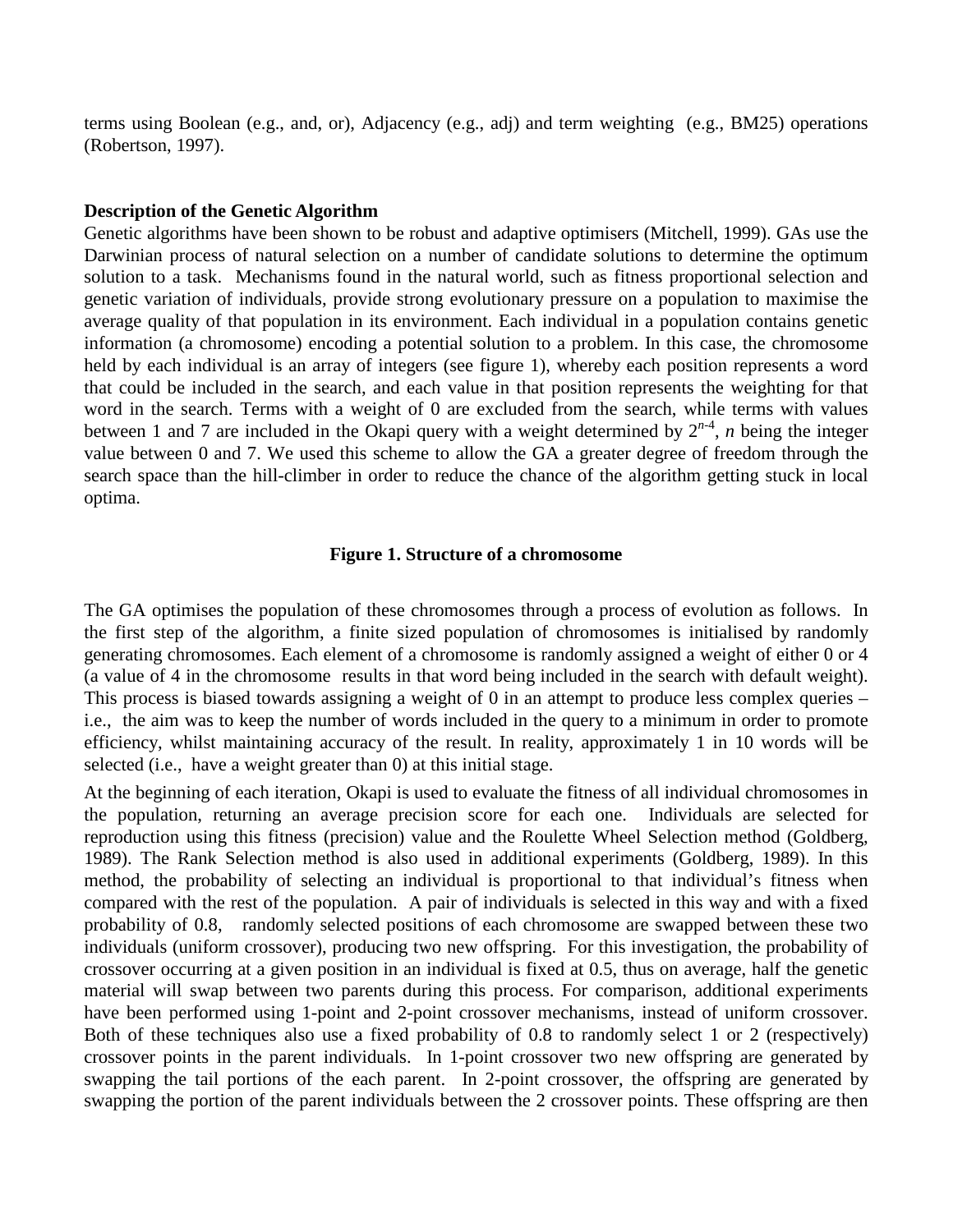added to an offspring population ready for the next iteration. This process continues until the offspring population is the same size as the parent population. A disadvantage with this reproduction mechanism alone is that it is possible that the highest fitness individual will not be selected for reproduction, implying any information it encoded is lost. One approach to solve this, employed in this research, is to always copy the highest fitness individual to the offspring population in each iteration. In this manner, the fitness of the best individual can never decrease from one generation to the next.

After reproduction, the genetic material carried by offspring may be subject to mutation (apart from the best individual copied from the parent population), where a few elements within a chromosome are modified (using a low probability, in this case, 0.01). For this research, mutation either increased or decreased, at random, a chromosome's element value by one. Use of a high mutation rate can destroy potentially good solutions as more elements within the chromosome are modified (Mitchell, 1999). While mutation can destroy otherwise good candidate solutions, it is necessary as any genetic information lost through reproduction may otherwise be impossible to replace. As such, mutation serves as a valuable service by maintaining diversity in the population and reducing the probability that a population may prematurely converge on a solution. Figure 2 gives an overview of both the GA and hillclimber algorithms used.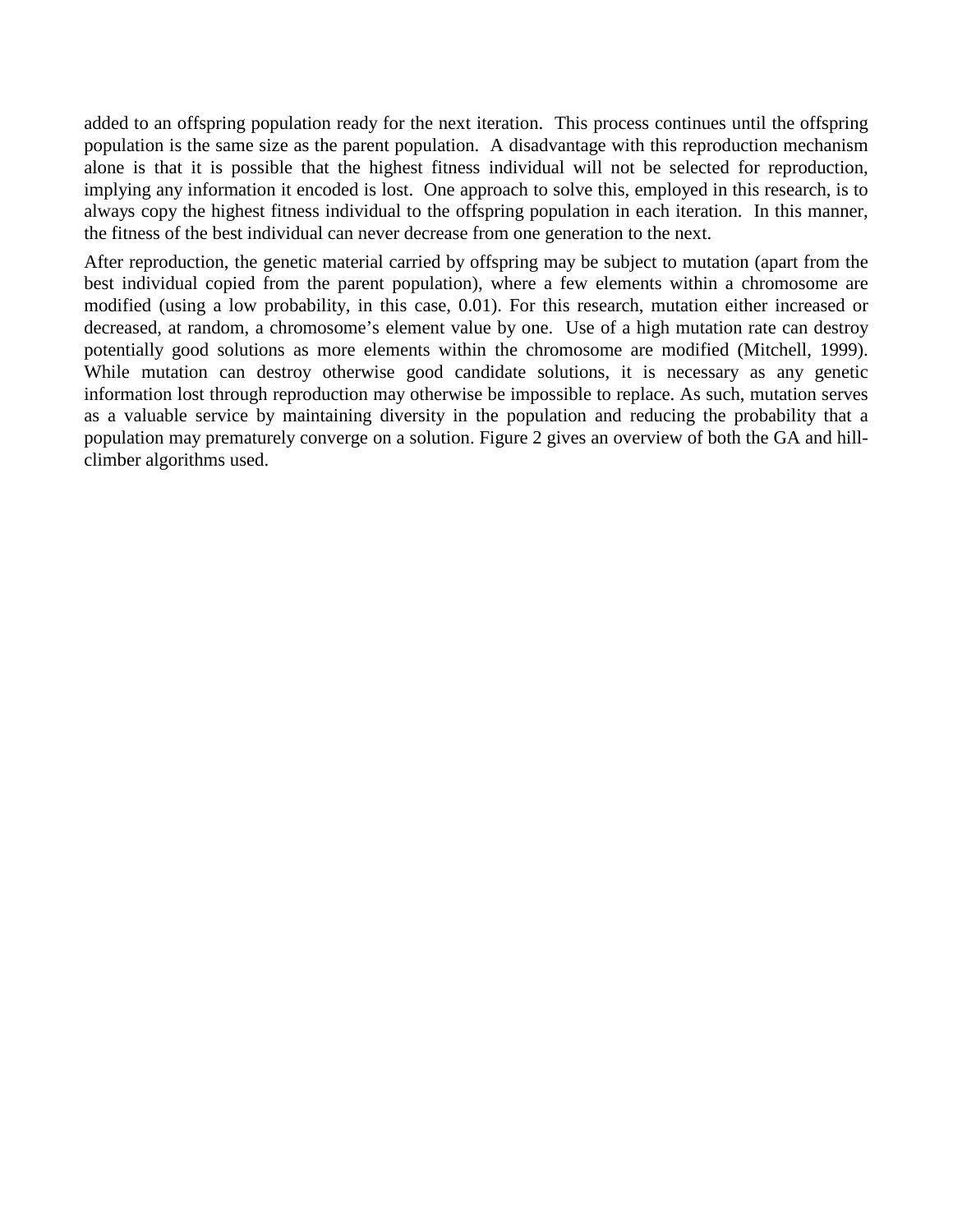#### **Figure 2. Optimisation algorithms used in experiments**

In total, these steps comprise one iteration of a genetic algorithm; in this investigation the GA repeats these until either 100 iterations have occurred or the individual with the highest fitness in the population has not increased its own fitness for 5 iterations.

#### **Integration of Okapi and the GA**

The GA integrates with the Okapi system, and forms the entry point for the combined system. The GA initialises Okapi which returns the total number of available words that can be used in a query. The number of terms in the query determines the size of a chromosome, which the GA uses to randomly initialise its population. Fitness calculations are performed by passing each chromosome to the Okapi system for precision evaluation. Once a stopping criterion is met, the chromosome with the highest fitness is returned to Okapi and can be evaluated for quality.

#### **Table 1. The TREC 8 Routing collection**

#### **DESCRIPTION OF THE EXPERIMENT**

Care needs to be taken when handling the training data for experiments. This is largely due to the problem of over-fitting (Robertson et al, 1996), which could occur, for example, if both stages of the selection process were done on the whole training set - e.g., there is a danger of selecting rare terms which may produce good results on the whole training set, but poor results otherwise. A number of different strategies can be used to overcome this problem. One way is to split the training set into two and use one set for extracting terms and the other set for evaluating the methods under consideration by selecting terms. The whole training set can then be used to produce the final query which is then applied to the test set (Robertson et al, 1996). This had a considerable influence on the testing strategy, although we used a slightly different methodology as described in MacFarlane et al (2003). We split the training set into two: one part was used for extracting terms from the document set for each topic (the extract set in table 1), while the second part (the select set in table 1) was used to optimise queries using terms from the first part. We did not use any further stages on the training data; the queries we produced on the  $2<sup>nd</sup>$ stage were applied directly to the test set. Another way of splitting the collection would be to use an additional validation set (a three way split), and validate the query generated from the selection database for each topic with this – we did not use this method due to time constraints.

The collection used for this experiment was the TREC-8 Filtering Track Routing set (Hull and Robertson, 2000). Details of the documents used can be found in Table 1. The queries for this set are TREC topics 351-400; only 47 of the queries have relevance judgments associated with them in the test set. We ran an initial set of experiments on the select set (see table 1), with the GA selecting on the top 20, 30, 40, 100, 150, 200 and 250 terms from relevance feedback using Robertson's Term Selection Value (Robertson, 1990). We also ran the same term sets on all three hill-climbers (described above) and the top 20 unoptimised terms from the extract set (see table 1) for comparison purposes (this is the baseline run). Initial Okapi weights from the training set were used on the baseline and optimised queries, and applied to the test set. The fitness function used for training was the standard TREC mean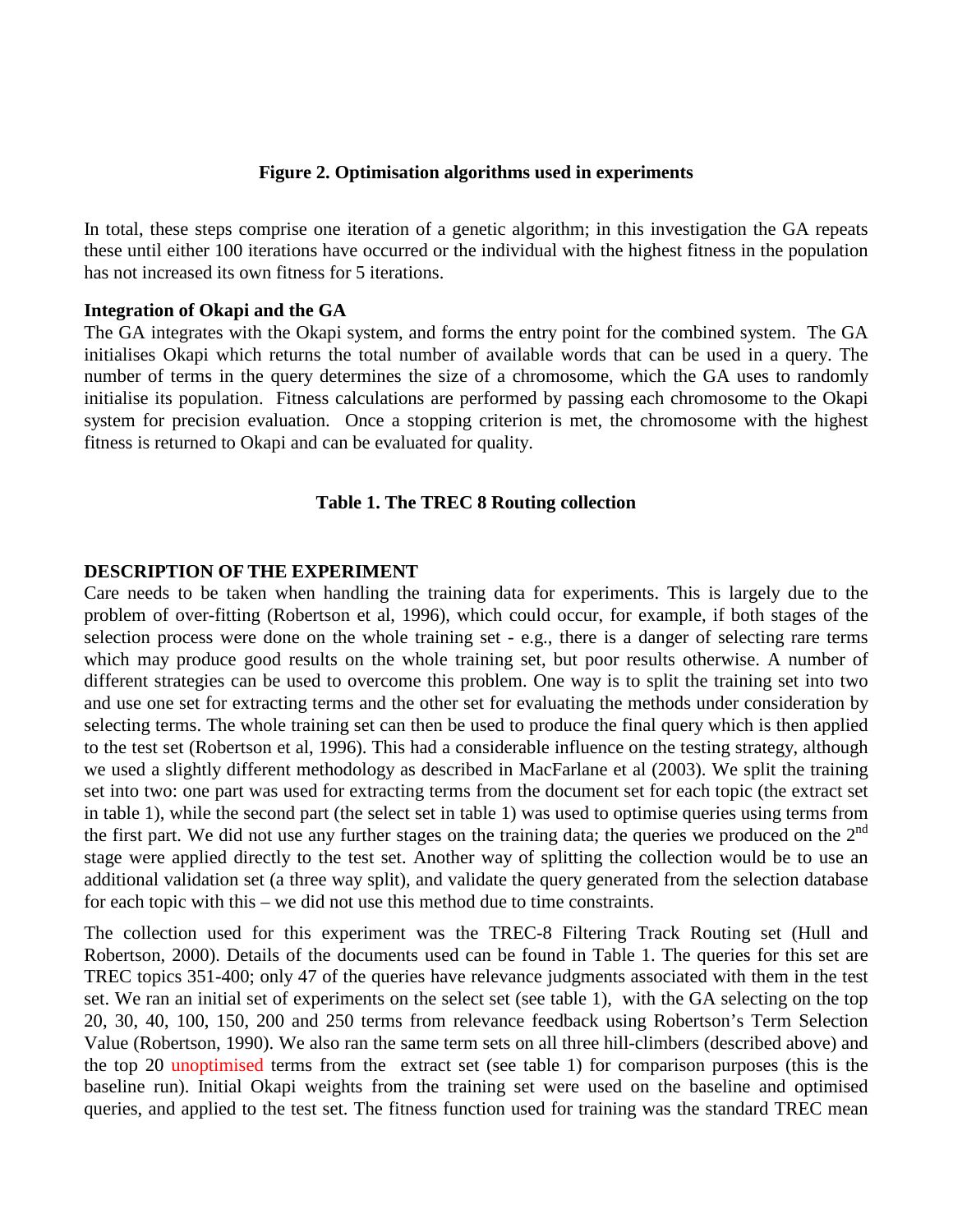average precision measure. Significance tests are somewhat controversial in the field (MacFarlane and Tuson, 2008), therefore we used the standard percentage increase on average precision to measure difference i.e. 5% and 10% increases.

The initial GA runs were completed using the default values declared in table 2. For the hill-climbers in the experiment we used the *add*/*remove* operations with weight variation of 0.67, 1.0 and 1.5; the first weight to yield a positive result was accepted. Terms in the Hill-climbers were 'dropped' from the list if they did not increase scores in 4 iterations, and only re-examined after 10 iterations had passed. This approach speeds up the Hill-climbers and has shown to be of some benefit with respect to effectiveness (Robertson et al, 1996). We used two i686 Linux machines running Red Hat version 9 with 1 GB of main memory: one machine was a uni-processor (1.6 GhZ), one a dual-processor (1 GhZ). For each run we recorded the standard IR measures of precision and recall. Note that we did not record the effort made in terms of evaluations, as we have evidence from previous research that the number of evaluations carried out is not the primary driver of optimising queries i.e., examining more of the search space can be both beneficial and detrimental (MacFarlane, 2000).

#### **ANALYSIS OF RESULTS**

#### **Figure 3. Initial experiments: Average Precision on GA, Hill-Climber and Baseline runs**

#### **Initial Runs and Comparison with Hill-Climbers**

The average precision figures obtained are shown in figure 3, with the average over the GA runs being shown (details of the variation on the GA runs can be found in the appendix). Using average precision as a measure, the chart shows that both the best hill-climbers (0.425) and GA average (0.396) are much better than the baseline run (0.318). This corresponds to an increase of approximately 33% for the hillclimbers, and 23% for the best GA, both of which are above the 10% increase level.

#### **Table 2. GA Variables examined**

For the worst GA average (150 terms, precision: 0.369), the increase is over 16% (above the 10% increase level). The average GA on all term sets is always better than the baseline, but never as good as any of the hill-climbers - the best hill-climber yields an increase of 15% over the worst average GA run (0.369). The best hill-climber is Choose All Positive, which we will primarily focus on for the rest of this paper. Note, figure 3 indicates there is very little gain after 40 terms i.e., 0.04 or 1% in average precision – we therefore only used 20, 30 and 40 terms when conducting the GA variable experiments below as no noticeable increase was recorded. Of concern is the dip in performance in average precision using 150 terms affecting all algorithms, particularly the GA. The only exception to this is Choose First Positive – which varies little after 40 terms. There is some evidence, although not conclusive, that recall is increased when using 150 terms in a query (see figure 4). This appears to be the natural effect of precision versus recall.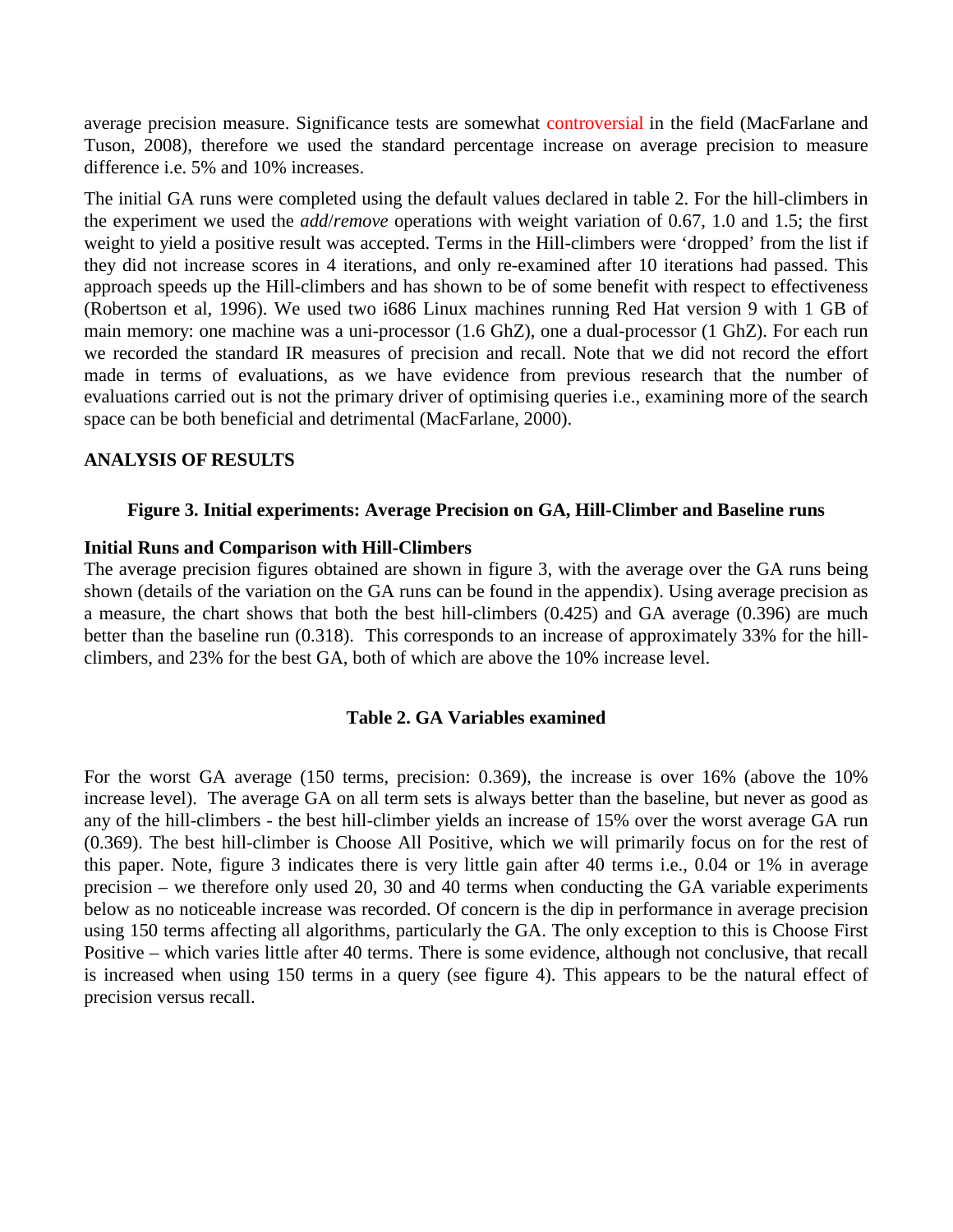#### **Figure 4. Initial experiments: Recall on GA, Hill-Climber and Baseline runs**

Comparing the average precision results against the participants of the track which produced this data, is largely favourable (Hull and Robertson, 2000). In this track were 10 participants: the baseline did better than four runs (these systems are using much more sophisticated techniques than simple top 20 terms from relevance feedback), whilst the best hill-climber run (Choose All Positive) did better than seven runs. The best performing average GA (on 50 terms), did better than five runs.

With respect to recall (see figure 4 – variation on this measure can been seen in the appendix), the hillclimber runs are all above the baseline - the best run (150 terms on Choose All Positive) yielding a 5% increase over the baseline. The average GA runs yield a noticeable increase in recall (over the baseline) only on two occasions - at 100 and 250 terms. Otherwise, recall is below or very near the baseline on all term sets. Comparing the worst average GA run on 30 terms with the baseline, there is less than 1% difference. The evidence provided here suggests that using any of the query optimisation techniques put forward in this paper provides an increase in precision without adversely affecting recall. These techniques are stable on the recall metric i.e., recall is not adversely affected.

#### **Results for variation of GA Variables**

Given the results in our initial experiments, we decided to observe the effect of modifying a number of the GA's variables with the goal of increasing the quality of the term selection process.

#### *Experiments for Word Inclusion Probability*

With respect to average precision, runs are all above 10% over the baseline (the lowest average run 0.8) on 40 is 17% better than the baseline), however at no point do any of the runs reach the level achieved by the best hill-climber. There is very little difference between the runs on this variable. On average, runs using 20 terms are better than either runs on 30/40 terms, but most of these record less than 5% difference over the baseline. As this variable only affects the initial population, the evidence provided in figure 5 clearly indicates that the GA is not sensitive to starting conditions (i.e., the number of words included in each initial chromosome) cause by this variable.

#### **Figure 5. Word Inclusion Probability experiments: Average Precision on GA versus baseline and best Hill-Climber run**

This is a very desirable property for a GA on term selection - as an elitist GA is being used with average precision as the fitness function, the expected result would be either a slight increase or the same result for average precision. If a higher word inclusion probability has a lower initial precision score, then the precision must increase more (for that word inclusion probability value) in order for the final precision to be similar to the final precision achieved by a lower word inclusion probability value (which starts with a higher initial precision score). The increase is not caused by the word inclusion probability value however, and is a result of the GA itself. Word inclusion probability only affects the initial iteration, not subsequent ones. A higher word inclusion probability value could mean that more terms will be included in a query, and therefore more documents will be retrieved before ranking.

On recall there appears to be an upward trend as the word inclusion probability increases (see figure 6). This effect could be caused by a higher probability for inclusion of words, which increases the number of terms for the initial population of terms for individual query. In the initial iteration a higher word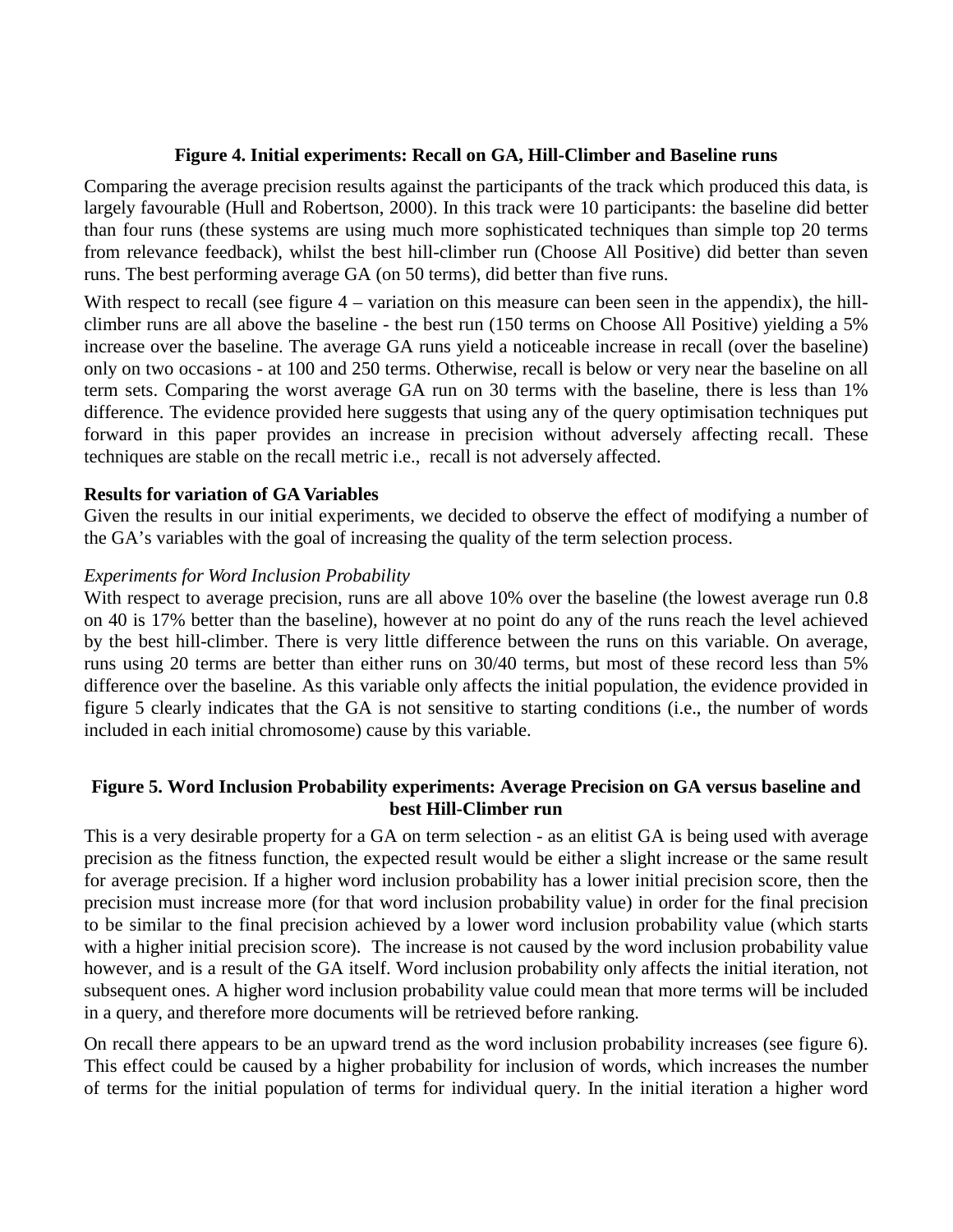inclusion probability implies more terms, increasing coverage of relevant documents retrieved, implying a higher initial recall. As the mutation rate will remain constant across the different experiments, the amount of change will remain roughly the same regardless of the word inclusion probability, and so if a run has a better starting point (with respect to recall) – as a result of a higher word inclusion probability – then this will retain it's higher recall as the iterations progress.

#### **Figure 6. Word Inclusion Probability experiments: Recall on GA versus baseline and best Hill-Climber run**

With respect to recall, it is possible that there is an important interaction between the *Word Inclusion Probability* and *Mutate Probability* variables. Lower rates of probability for including words will produce a "narrower" starting query (the implication being that recall will be lower) and a large number of iterations would do little to improve performance. For example, on 100 iterations, the default mutation rate of 0.01 on 40 terms produces an average of 0.4 mutations per iteration. If the mutation rate is increased too much, the increased amount of change on a chromosome in any iteration will detract from improvements in recall – the search will effectively become random. From figure 7, it can be seen that the average recall using 40 terms increases with *Mutate Probability* values to 0.11 then decreases, with a similar trend on 20 terms, increasing up to 0.15 mutation rate, before decreasing. It is expected that a higher (rather than the default) mutation rate with a higher rate of *Word Inclusion Probability* will offer better recall (due to time constraints we were unable to examine this issue further – this will be examined in further research).

#### *Experiments for Mutate Probability*

With respect to the probability of mutation, the average precision in all cases appears to be better than the baseline (see figure 7). On average, these are much better than the baseline (e.g., on 30 terms the average increase over the baseline is 22/23% for values of *Mutate Probability*). However, no GA matches the best hill-climber run. There is very little variation on the value of *Mutate Probability* or its interaction with term set size. The results presented in figure 7 also fit in with the results for the *Word Inclusion Probability* experiments – this had little impact over the precision on the individual sizes tested. A higher word inclusion probability means more included words at the start. The best precision cannot decrease over iterations, as we are using an elitist GA, therefore the precision remains constant with small changes in mutation rate. It is probable that a higher figure for the probability of mutation (e.g., 0.8) would reduce performance as it is likely any useful term information would be destroyed, resulting in the GA approximating to a random search. The recall results (see figure 8) show small variations around the baseline.

#### **Figure 7. Mutate Probability experiments: Average precision on GA versus baseline and best Hill-Climber run**

#### **Figure 8. Mutate Probability experiments: Recall on GA versus baseline and best Hill-Climber run**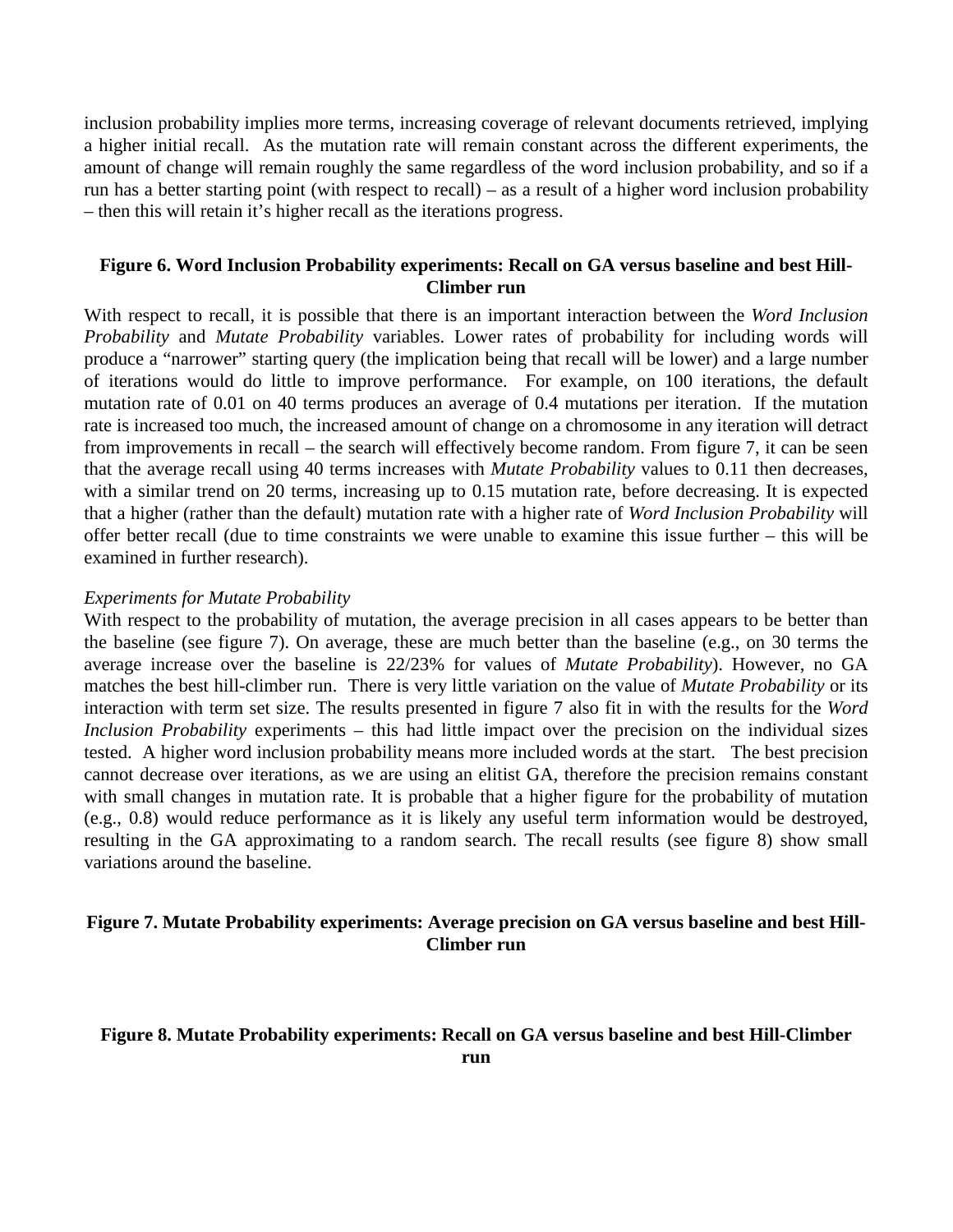#### **Figure 9. Population Size experiments: Average precision on GA versus baseline and best Hill-Climber run**

#### **Figure 10. Population Size experiments: Recall on GA versus baseline and best Hill-Climber run**

#### *Experiments for Population Size*

In terms of average precision it does seem beneficial to use a *Population Size* of 100 or over (see figure 9). The increase from 10 to 100 on this variable for 40 terms results in a precision increase of 9.3%, on average. With respect to recall there is a slight upwards trend (all below the 5% level), but a smaller population (below 50) does appear to be detrimental, particularly on the minimum runs (see figure 10). This phenomenon is probably related to the low mutation rate used. The default mutation rate of 0.01 on 20 terms means 0.2 words mutated per individual per iteration, and only 2 words for a population of 10 individuals per iteration. Increasing the *Population Size* to 100 means 20 words modified per iteration (all averages). The larger the population size the more diverse the population so a moderate to large size results in better performance. With a small population the algorithm cannot adequately cover the search space at the beginning and the range of genetic material is not adequate enough to increase fitness in an efficient manner.

#### **Results for variation of Algorithm, Elistism and Crossover strategies**

#### **Figure 11 Roulette Wheel vs Best Hill-Climber runs**

#### **Figure 12 – Rank Selection vs Best Hill-Climber runs**

Results from the additional experiments are presented in figures 11 and 12. All GA configurations were much better than the baseline run (the later are not included to improve the visibility of the optimized runs). An interesting result from these further experiments is that the Rank Selection method moves the GA up near the performance of the hill-climbers and for most runs does much better than the Roulette Wheel selection method – apart from two exceptions. There are a couple of important differences between the two selection methods which will have impact on the results. Firstly, Rank Selection reduces the advantage that a very high fitness chromosome has in Roulette Wheel selection, meaning that lower fitness chromosomes have a better chance of being selected. High fitness values tend to be recorded in earlier iterations of the optimization process. Rank Selection achieves this by first ordering (or ranking) the population of chromosomes by fitness, then giving each chromosome a selection "value" based on its position in the rank rather than its fitness. The lowest fitness chromosome gets a '1', the next '2', and so on. An individual is selected by comparing a random number with these ranking values. This will reduce the probability of overfitting on the training set (selecting good training terms which are poor on the test set), or finding a good optima too early in the search and stopping. Secondly, Rank Selection helps to differentiate between chromosomes with very similar fitness values. For example, if there are five chromosomes with fitnesses 0.18, 0.19, 0.20, 0.21, 0.22 (i.e. similarly valued fitnesses), in the Roulette Wheel method, these would all be similarly proportioned and have a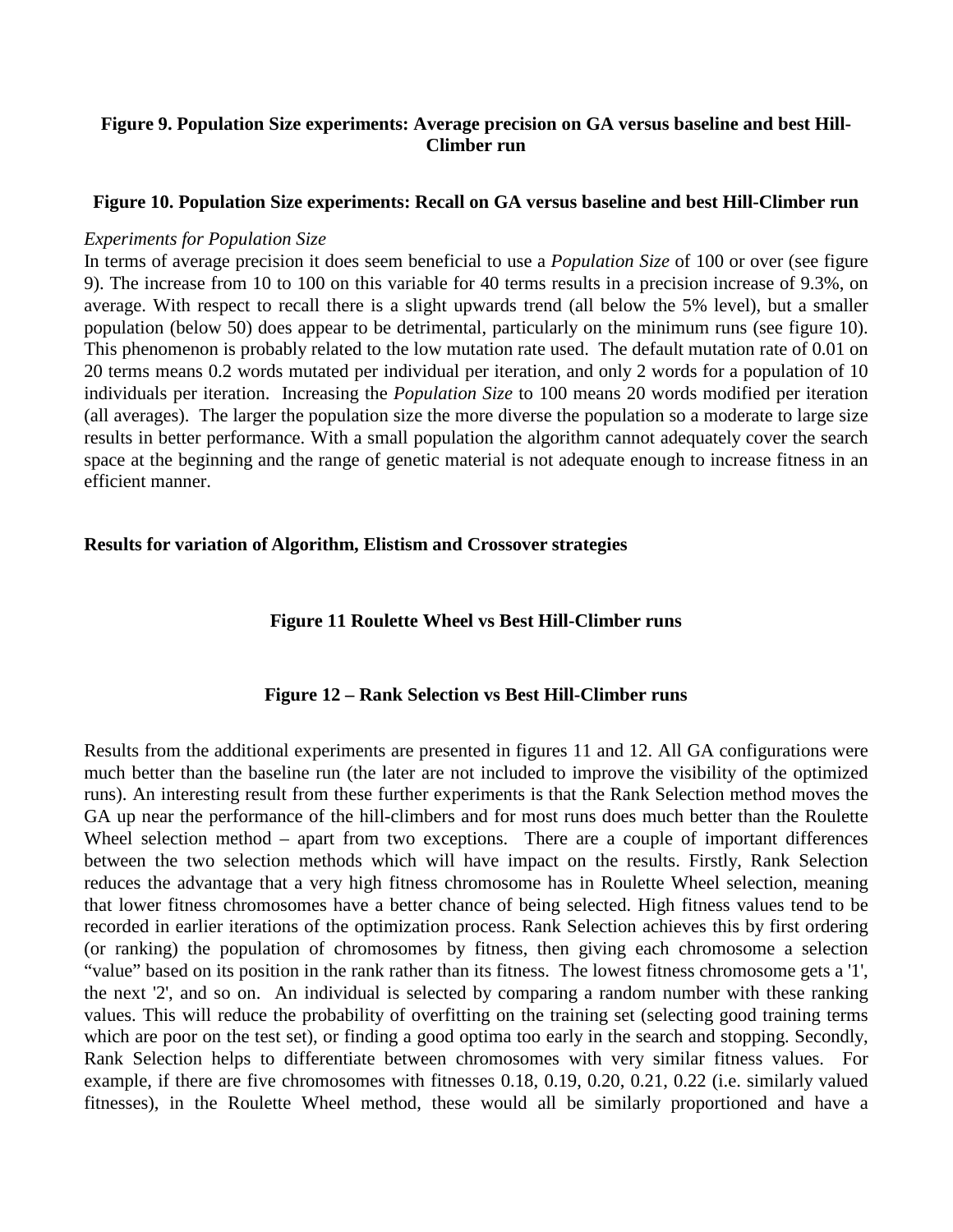reasonably equal chance of selection (i.e. approx 1/20). In Rank selection however, the differences would be exaggerated so, in order, the lowest would have a 1/15 chance of selection, the next 2/15, the next 3/15, then 4/15, then 5/15. Therefore a slightly better solution has more chance of being chosen.

Comparing hill-climbing results to GA Rank Selection results also yields some interesting results. When optimizing on 20 terms, all Rank Selection runs are better than the best hill-climber run. However none match the hill-climber after 30 terms, with a number of runs virtually identical. Difference between these runs are small however – all bar two runs on 40 terms are below the 5% increase mark. This together with the clear trend upwards for hill-climbing methods points to the nature of the term selection process used e.g. evidence from the initial term selection process when using the Term Selection Value to rank terms (Robertson, 1990). This ranking mechanism has shown to be useful providing a sufficiently large number of relevance assessments are provided (Robertson et al, 1995). Therefore the hill-climber will be moving in a space which is known to be generally good anyway, and the results from figure 3 which show there is very little gain after runs optimizing on 40 terms provide some further evidence. Although all optimized runs used the top 3 terms from the ranked list, after this initialization the GA's throw this evidence away and start from scratch. Prior evidence based on the term selection value would appear to provide an advantage to any method that can exploit it.

When comparing Elitist vs non-Elitist strategies and crossover methods (uniform, 1 and 2 point) in figures 11 and 12, there does not appear to be much of a difference between them, as all are within the 5% mark. The results on elitist approaches are perhaps counterintuitive; as they keep the best performing chromosome from one generation to the next, allowing successive improvement in much the same way as the hill-climber, it would be expected that the elitist approach would yield an improved precision over the non-elitist strategy. This implies that the mutation/crossover strategies cause very little variation/improvement in the population's overall fitness in successive generations, and evidence from figure 7 above does in fact show that that mutation probability has little effect on the average precision (i.e. the fitness). This lack of variation in the population may well support the advantage which the Rank Selection method has over Roulette Wheel, explained above. A further factor could be that non-elitist strategies used more iterations to achieve the same result, although confirming this would require analysis of iterations (we did not collect this information in the experiments).

#### **DISCUSSION AND CONCLUSION**

Whilst it is clear that using GA's on the term selection problem addressed in this paper can improve performance in terms of average precision over the baseline, it is also clear that there is no guarantee of success in using such a method. Even though the worst average GA run can provide a performance which was much better than the baseline, there is no evidence that the GA on average is better than the various hill-climbing algorithms used here. In fact, the evidence is to the contrary. Both the hill-climber algorithms and the GA appear to be able to improve precision over the baseline without reducing recall.

A short investigation was conducted into the behaviour of the GA where certain parameters were adjusted. It was found that to maximise recall a higher probability of initial word inclusion should be considered but this has little effect on the precision. Finally it was also found that a larger population size resulted in a better precision and a better recall. There are a number of variables that determine the behaviour of a GA. We selected a few of the most important ones here but in the future others should be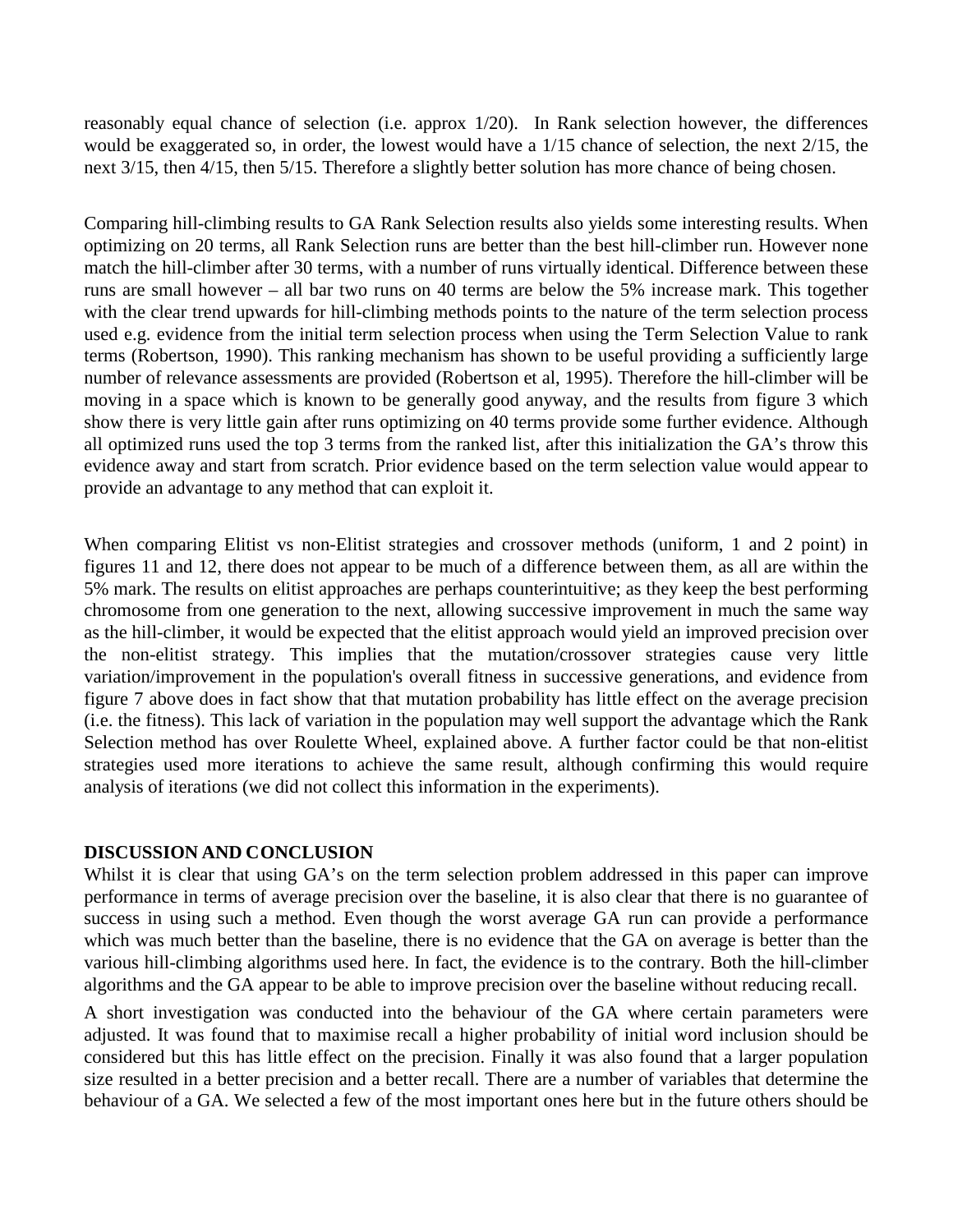tried, for example the amount of chromosome that swaps during crossover, with the aim of making the GA more competitive compared to the hill-climber. Further experiments were conducted, comparing selection strategies (Roulette Wheel vs. Rank selection), elitist vs non-elitist and varying crossover (uniform, 1 point and 2 point). Although the Rank Selection method did better than Roulette Wheel, it did not match the hill-climber on the larger term sets used – although differences were small for most runs. No real difference was found on elitist vs. non-elitist strategies or crossover variation. Evidence from the Term Selection Value used by the hill-climber to rank terms would appear to give it something of an advantage on optimization problems of this type.

This paper presents the first real attempt to compare the performance of GA's against hill-climbers directly on an IR problem of this type. We had hypothesised that GAs should not get stuck in local optima so readily and would therefore have better performance. However, on the evidence provided in this paper, it appears that being stuck in local optima is not such a problem for hill-climbers as these methods consistently out-performed a GA. The ability of the hill-climber to use term rank order would appear to provide the method with something of an advantage when moving through the search space. The GA, which finds other optima, does on average appear to find many more peaks, which are superior to the baseline (e.g., see figure 3) but may not on average be as good as the single hill-climber peak. Further research could include the comparison of other stochastic searches such as Artificial Immune Systems (AIS), Particle Swarm Optimisation (PSO), Ant Colony Optimisation (ACO) in order to verify these results.

#### **ACKNOWLEDGMENTS**

The authors gratefully acknowledge travel funding from the ARTIST network. The authors are grateful to Alex Freitas for his input, and to Steve Robertson for suggesting the term re-weighting scheme that is used in this paper.

#### **REFERENCES**

Beaulieu, M. Gatford, M, Huang, X., Robertson, S, Walker, S. and Williams P. (1997). Okapi at TREC-5, In: Voorhees, E. and Harman, D (eds). Proceedings of the Fifth Text Retrieval Conference, Gaithersburg, November 1996, NIST SP 500-238, pp143-166.

Boughanem, M. Chrisment, C., and Tamine, L, (2002). On using Genetic Algorithms for Multimodel relevance optimisation in information retrieval, Journal of the American Society for Information Science and Technology, 53(11), 934-942.

Chang, Y., and Chen, S. (2006). A new query reweighting method for document retrieval based on genetic algorithms. IEEE Transactions on Evolutionary Computation, 10(5), pp617-622.

Chen, H. (1995). Machine learning for information retrieval: Neural networks, symbolic learning, and genetic algorithms. Journal of the American Society for Information Science and Technology, 46(3), pp194–216.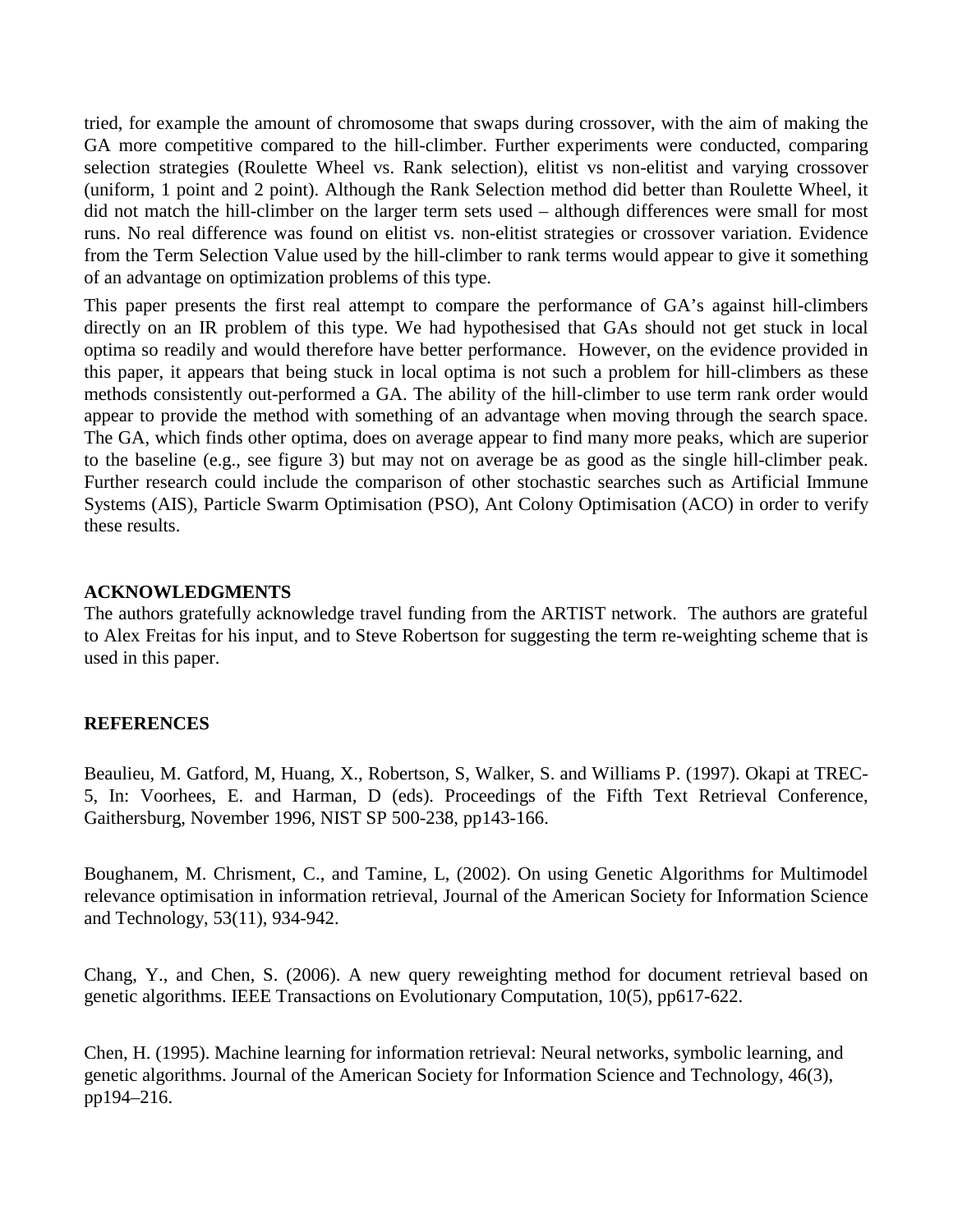Chen, H, Shankaranarayanan, G. and She, L. (1998). A machine learning approach to inductive query by examples: an experiment using relevance feedback, ID3, genetic algorithsm and simulated annealing. Journal of the American Society for Information Science and Technology, 49(8), pp693-705.

Fan, W., Gordon, M. D., & Pathak, P. (2004). A generic ranking function discovery framework by genetic programming for information retrieval. Information Processing and Management, 40(4), pp587– 602.

Goldberg, D. E. (1989). "Genetic Algorithms in Search, Optimization, and Machine Learning." Addison-Wesley.

Harman, D. (1992). Relevance Feedback and other Query Modification Techniques, In: Frakes, W. and Baeza-Yates, 'Information Retrieval: Data Structures and Algorithms', Prentice-Hall, pp241-263.

Harman, D., Fox, E, Baeza-Yates, R. and Lee, W. (1992). Inverted Files, In: Frakes, W. and Baeza-Yates, 'Information Retrieval: Data Structures and Algorithms', Prentice-Hall, pp28-43.

Horng, J., and Yeh, C. (2000). Applying genetic algorithms to query optimization in document retrieval, Information Processing and Management, 36(5), pp737-759.

Hull, D. and Robertson, S. (2000). The TREC-8 Filtering Track Final Report. In: Voorhees and Harman, D (eds). Proceedings of the Eighth Text Retrieval Conference, Gaithersburg, November 1999, NIST SP 500-246, pp35-55.

Lopez-Pujalte, C., Guerrero Bote, V. and de Moy Anegon. (2002). A test of genetic algorithms in relevance feedback, Information Processing and Management 38 (6), pp793-805.

Lopez-Pujalte, C., Guerrero Bote, V. and de Moy Anegon. (2003a). Genetic algorithms in relevance feedback: a second test and new contributions, Information Processing and Management 39(5), pp669- 687.

Lopez-Pujalte, C., Guerrero Bote, V. and de Moy Anegon. (2003b). Order-Based fitness functions for Genetic Algorithms applied to relevance feedback, Journal of the American Society for Information Science and Technology, 54(2), pp152-160.

MacFarlane, A., (2000). Distributed inverted files and performance: a study of parallelism and data distribution methods in IR, PhD Thesis, City University London.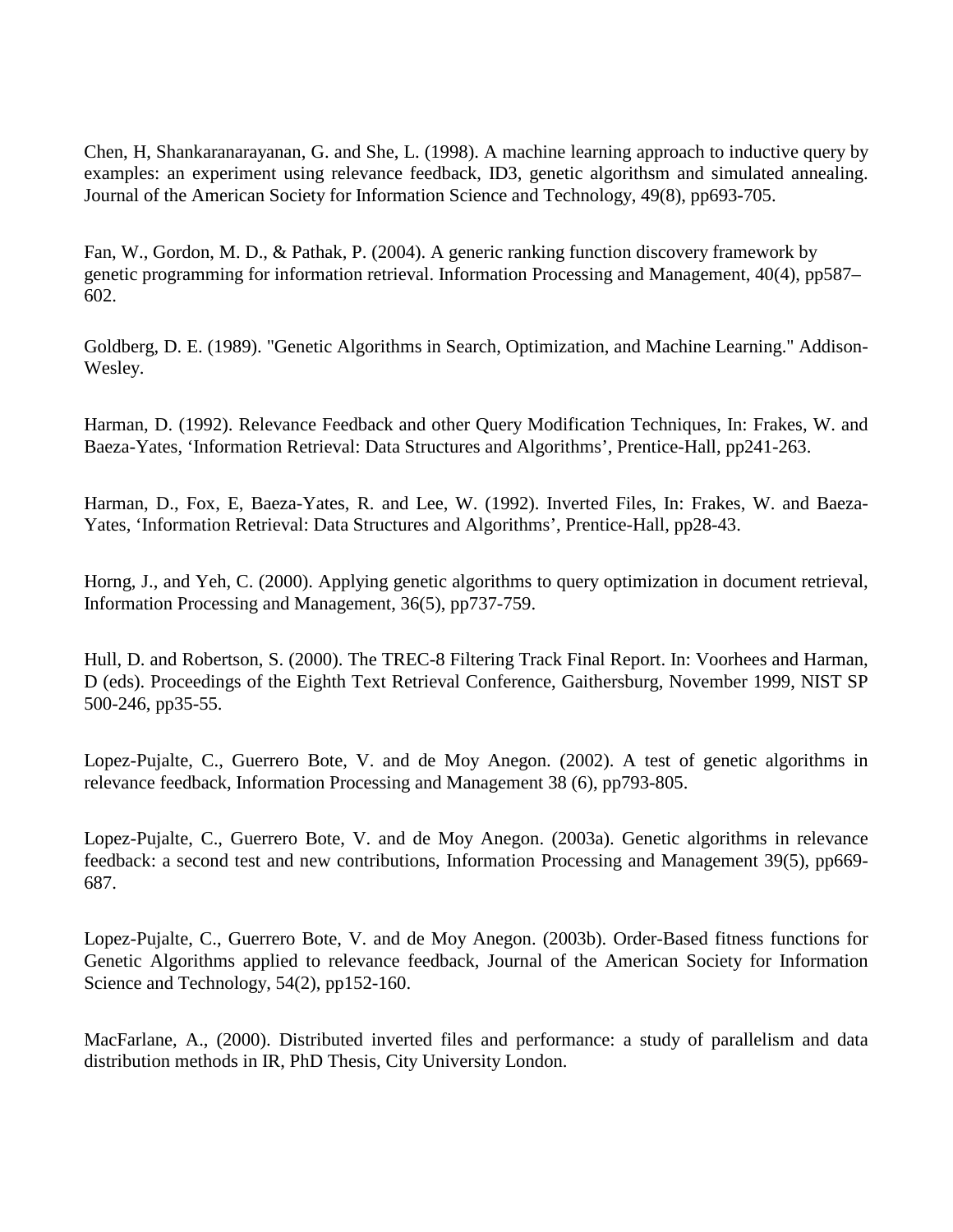MacFarlane, A., Robertson, S, and McCann, J. (2003). Parallel Computing for Term Selection in Routing/Filtering, In: Sebastiani, F (ed), Proceeding of the 25<sup>th</sup> European Conference on IR Research, ECIR 2003, Pisa Italy, LNCS 2633, Springer-Verlag, pp537-545.

MacFarlane, A., and Tuson, A. (2008). Local search: A guide for the information retrieval practitioner, Information Processing and Management, 45(1), pp 159–174

Martin-Bautista, M.J., Vila, M.A., and Larsen, H.L. (1999). A fuzzy genetic algorithm approach to an adaptive information retrieval agent, Journal of the American Society for Information Science, 50(9), p760-771.

Martin J. and Shackleton, M. (2003). Investigation of the importance of the genotype-phenotype mapping in information retrieval, Future Generation Computer Systems 19(1), pp55-68.

Mitchell, M. (1999). "An Introduction to Genetic Algorithms", MIT Press. 6th edition.

Robertson, A., and Willett, P. (1996). An upperbound to the performance of ranked-output searching: optimal weighting of query terms using a genetic algorithm, Journal of Documentation, 52(4), pp405- 420.

Robertson, S., and Sparck-Jones, K. (1976). Relevance weighting of search terms, Journal of the American Society Information Science, 27, pp129-146.

Robertson, S. (1990). On term selection for query expansion, documentation note. Journal of Documentation, 46 (4), pp359-364.

Robertson, S. (1997). Overview of the Okapi projects: special issue, Journal of Documentation, 53 (1), pp3-7.

Robertson, S, Walker, S., Jones, S., Hancock- Beaulieu, M., and Gatford, M. (1995), Okapi at TREC-3, In: Harman, D (ed). Proceedings of the Third Text Retrieval Conference, Gaithersburg, November 1994, NIST SP 500-226, pp 109-126.

Robertson, S., Walker, S., and Hancock- Beaulieu, M. (1995). Large test collection experiments on an operational interactive system: Okapi at TREC. Information processing and Management, 31(3), pp345- 360.

Robertson, S. Walker, S, Beaulieu, M, Gatford, M. and Payne A. (1996), Okapi at TREC-4, In: Harman, D. (ed) Proceedings of the Forth Text Retrieval Conference, Gaithersburg, November 1995, NIST SP 500-236, 73-96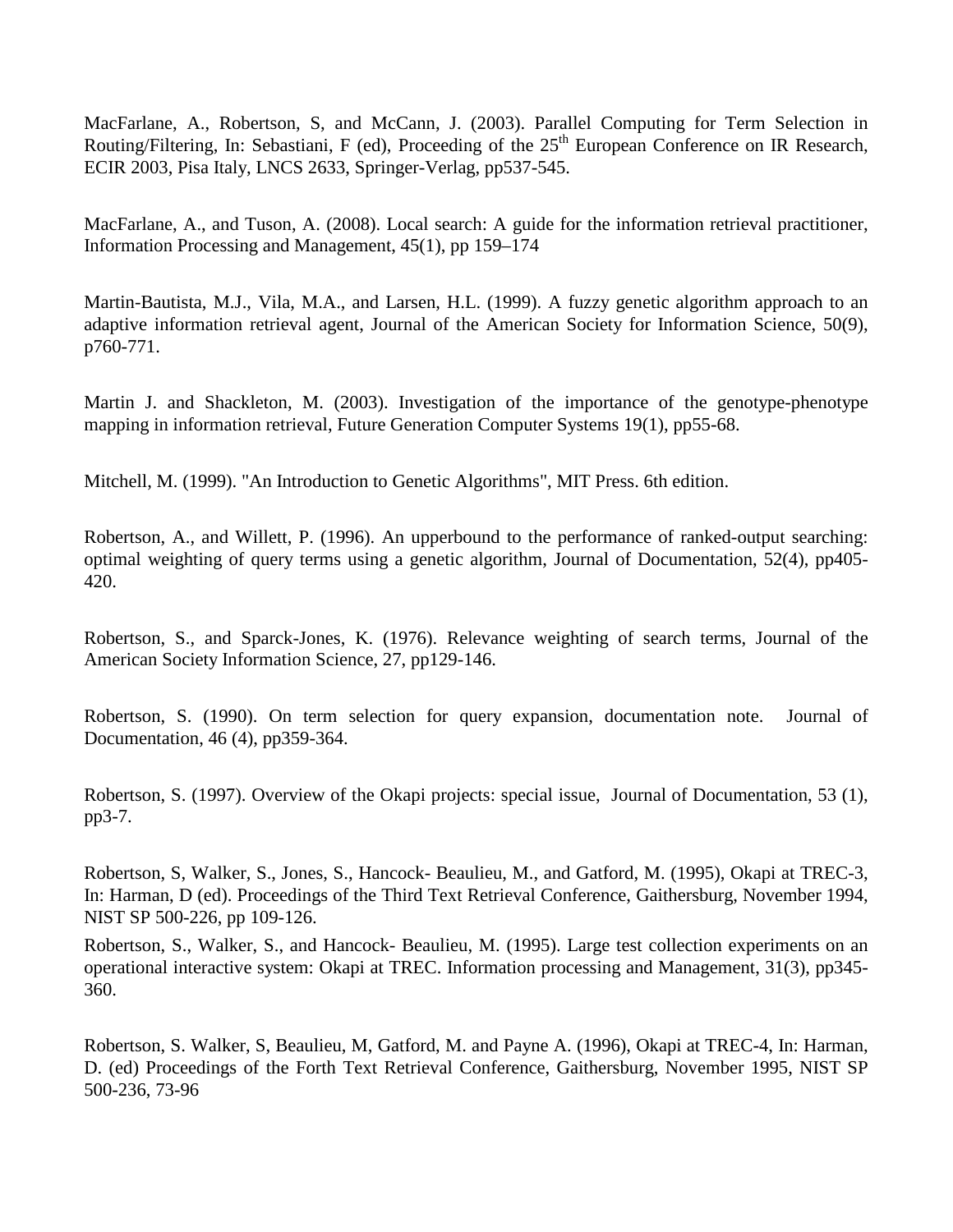Rozsypal, A., & Kubat, M. (2001). Using the Genetic Algorithm to Reduce the Size of a Nearest-Neighbour Classifier and to Select Relevant Attributes. 18th International Conference on Machine Learning (ICML 2001), Massachusetts, USA. Morgan Kaufmann, pp. 449-45.

Sebastiani, F. (2002). Machine learning in Automated Text Categorization, ACM Computing Surveys, 34(1), pp1-47.

Tamine, L, Chrisment, C., and Boughanem, M. (2003). Multiple query evaluation based on enhanced genetic algorithm, Information Processing and Management 39(2), pp21-231.

Tuson, A. (1998). Optimisation with Hillclimbing on Steroids: An Overview of Neighbourhood Search Techniques. In the Keynote Papers of the 10th Young OR Conference, Operational Research Society.

Vrajitoru, D. (1998). Crossover improvement for the genetic algorithm in information retrieval. *Information Processing and Management*, 34 (4), 405-415.

Walker, S., Robertson, S, and Boughanem, M. (1998). Okapi at TREC-6: automatic ad hoc, VLC, routing and filtering. In: Voorhees, E. and Harman, D (eds). Proceedings of the Fifth Text Retrieval Conference, Gaithersburg, November 1996, NIST SP 500-240, pp125-136.

Yang, J.J. and Korfhage, R. (1994).Query modifications using genetic algorithms in vector space models. International Journal of Expert Systems. 7(2). pp165-191.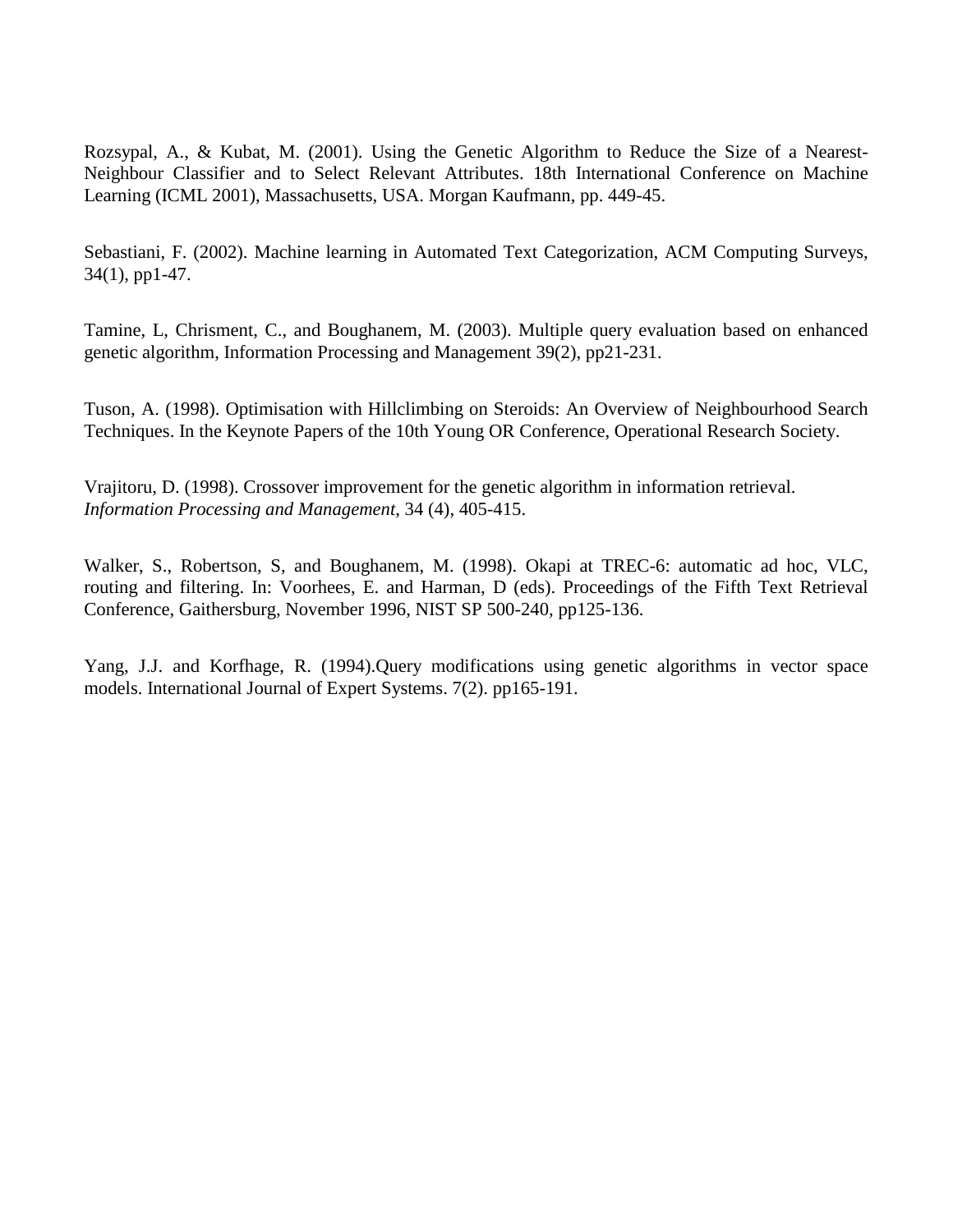**Figure A2. Box Plot data for Recall in initial GA runs**

 $\hat{\boldsymbol{\epsilon}}$ 

Ť.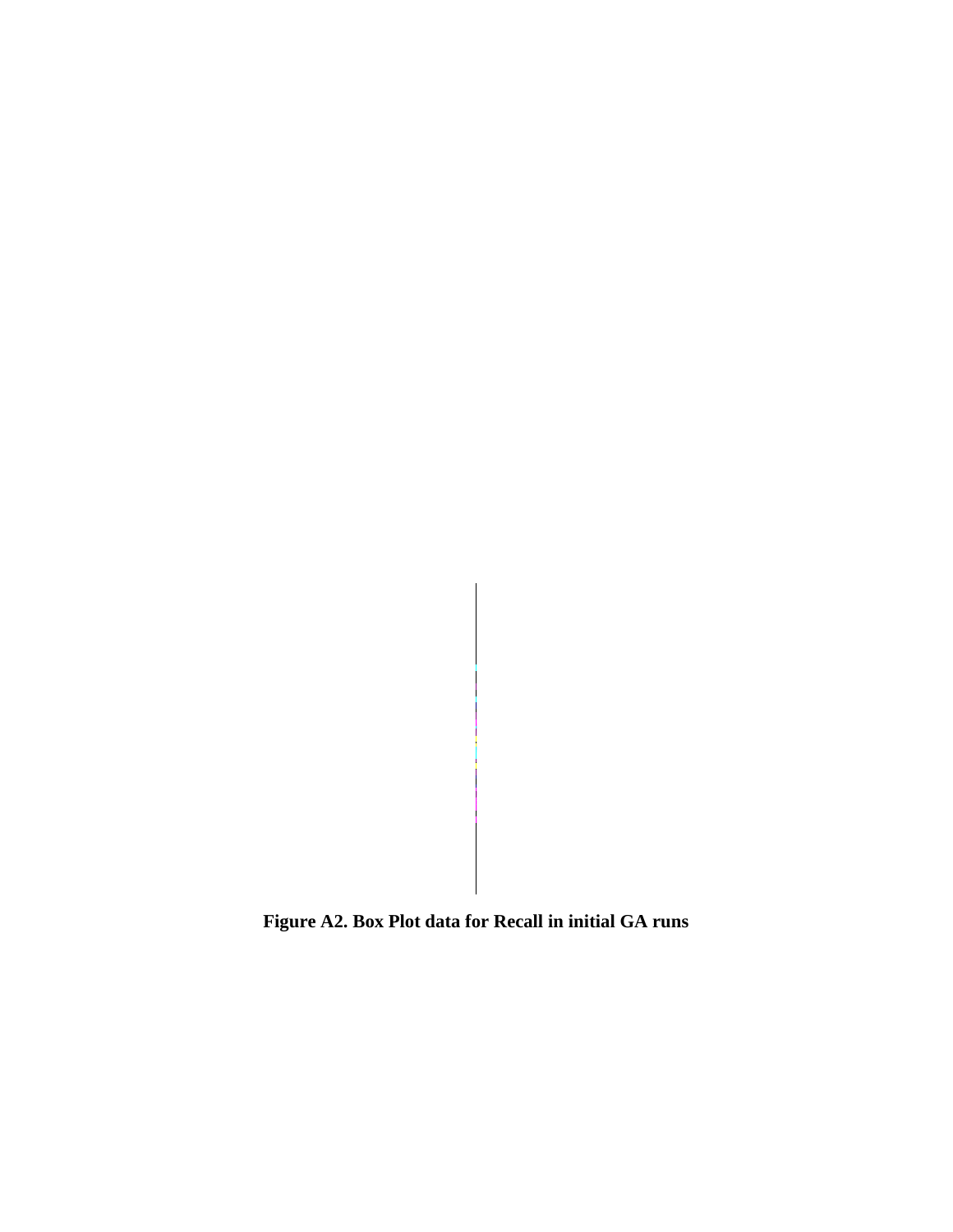### **Figure 1. Structure of a chromosome**

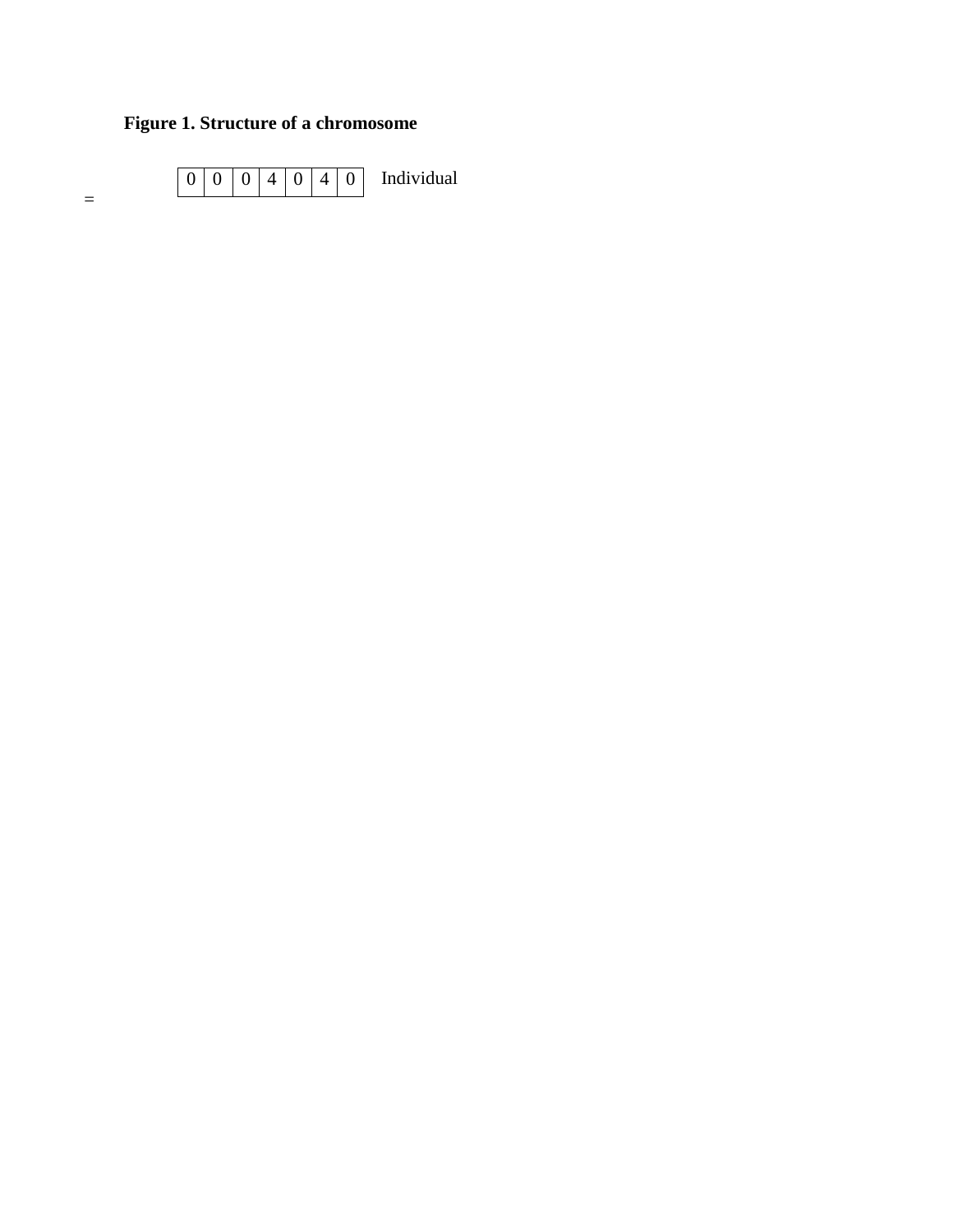#### **Figure 2.** Optimisation algorithms used in experiments

- 1) Randomly initialise population
- 2) While stopping criterion not met, do:
	- a. Calculate fitness of all population members using average precision as fitness metric.
	- b. Create a new individual with a chromosome identical to the fittest individual in the current population and place in the (currently empty) offspring population.
	- c. While size of offspring population does not equal size of current population, do:
		- i. Choose two individuals probabilistically based on their fitness
		- ii. Swap genetic material between these two parent individuals to create two child individuals (using fixed rate probability)
		- iii. Mutate both child individuals (using fixed rate probability)
		- iv. Place child individuals in the offspring population
	- d. Replace current population with offspring population.

**Figure 2a = GA psedocode**

Load term pool

Generate base and evaluation *term set*s Obtain relevance information for a topic Form accumulated set from base set Loop while no stopping criteria is reached Loop list of terms in evaluation set Evaluate an operation on the current term If operation is successful If algorithm is CAP Add current term to query If algorithm is FB Record current term as best term. If algorithm is CFP Leave inner loop EndLoop If algorithm is FB or CFP Update query with best term Check the stopping criteria

Endloop

**Figure 2b – Hill-Climber pseudocode**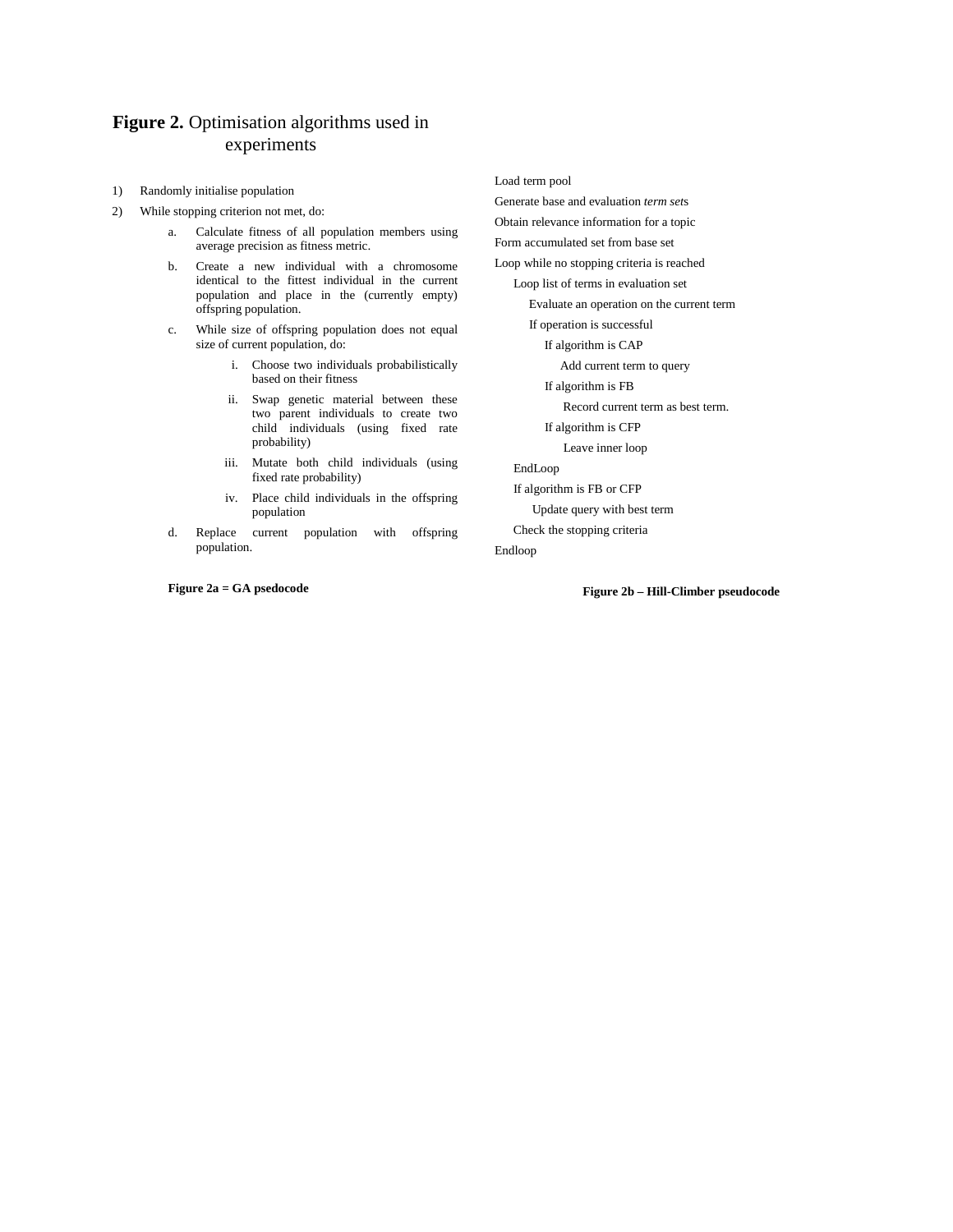| Data Set          | <b>Collection</b>      | <b>Total Docs</b> |
|-------------------|------------------------|-------------------|
|                   | <b>Description</b>     |                   |
| Training          | Financial Times 1991-  | 456,533           |
| Set               | 1994, Federal Register |                   |
|                   | 1994, Congressional    |                   |
|                   | Record 1993, FBIS,     |                   |
|                   | <b>LA</b> Times        |                   |
| Extract           | Approximately half of  | 228,268           |
| Set               | Training set.          |                   |
| <b>Select Set</b> | Approximately half of  | 228,265           |
|                   | Training set.          |                   |
| <b>Test Set</b>   | Financial Times 1993-  | 140,651           |
|                   | 1994                   |                   |

### **Table 1. The TREC 8 Routing collection**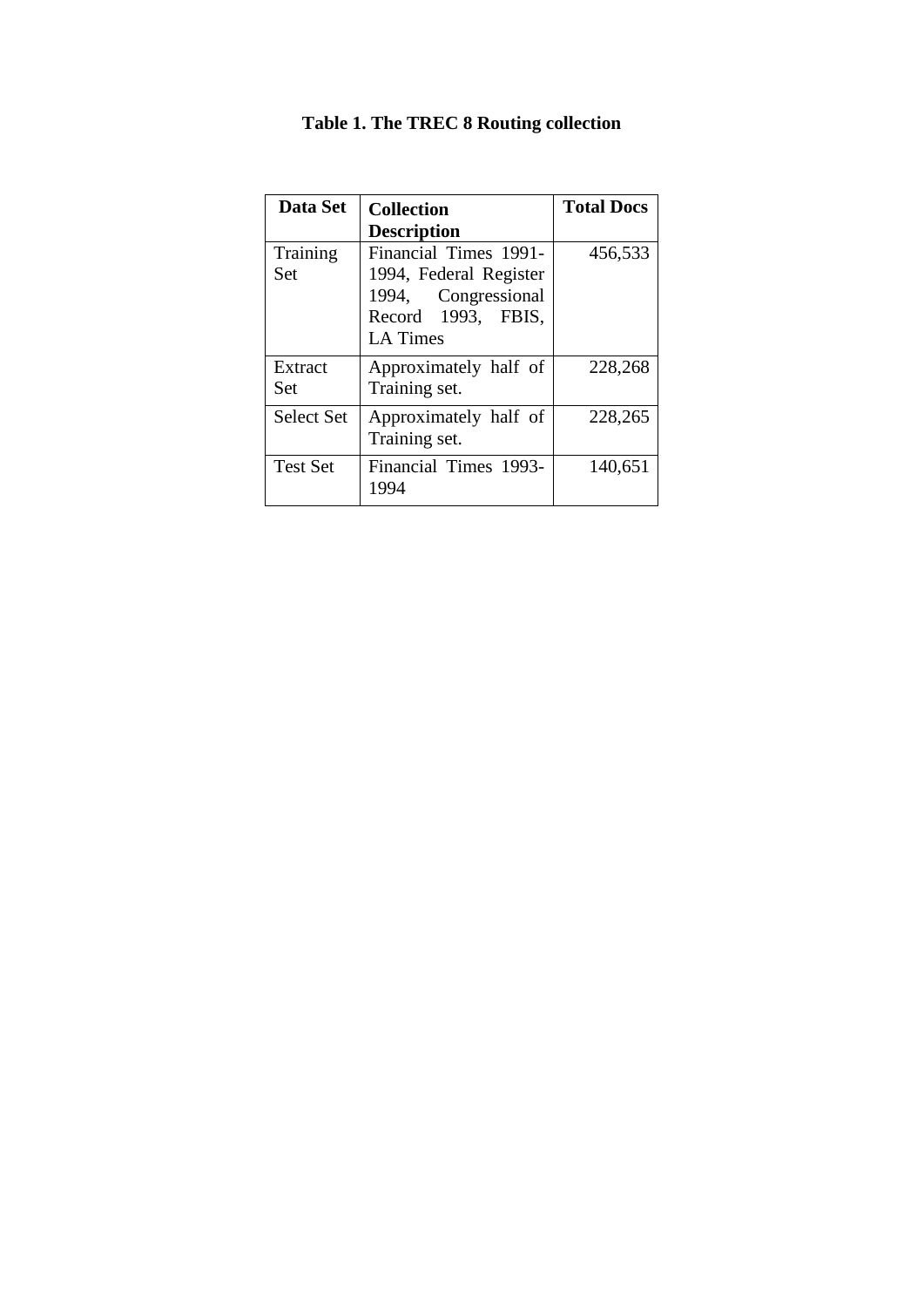

**Figure 3. Initial experiments: Average Precision on GA, Hill-Climber and Baseline runs**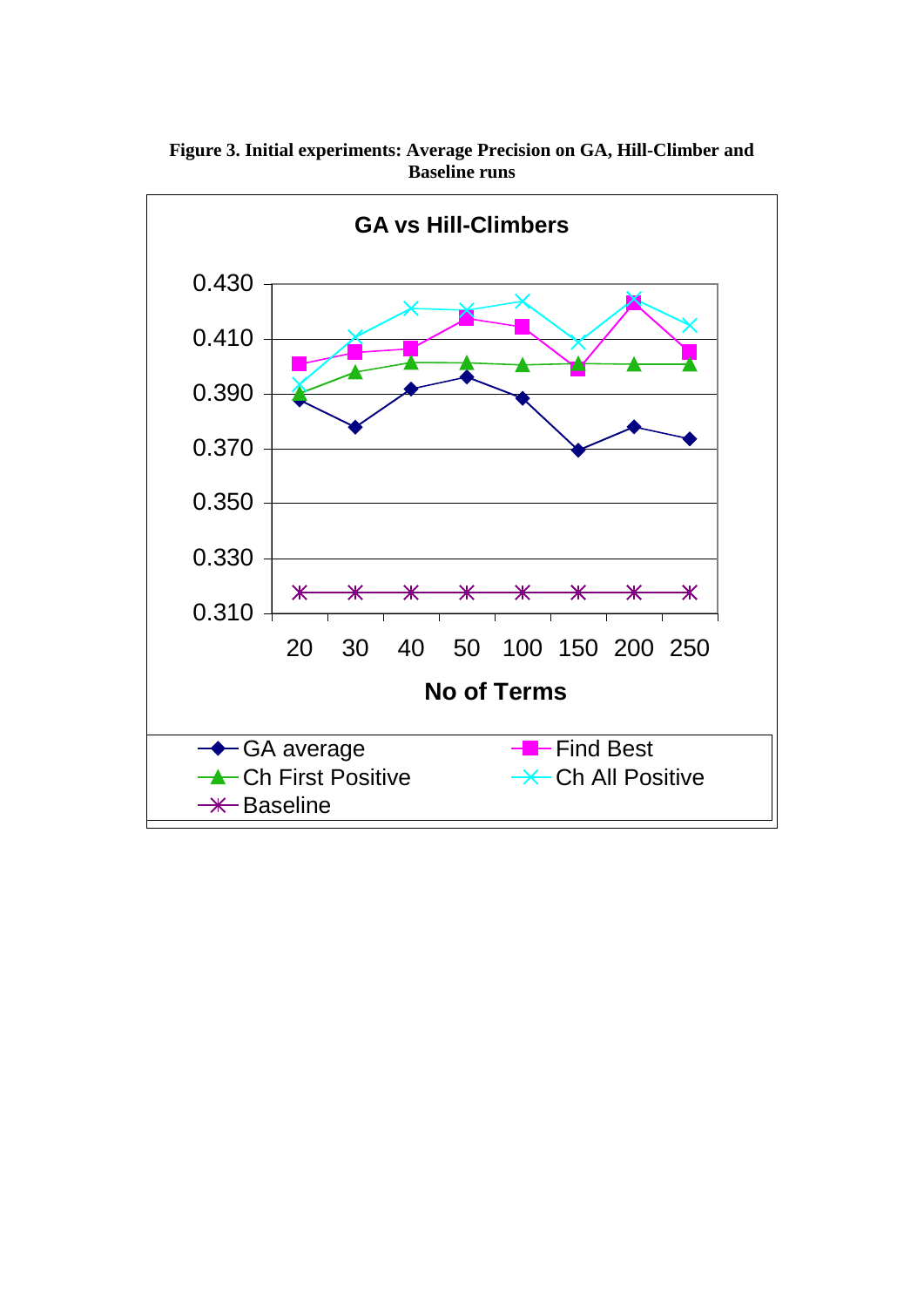| <b>Variable</b>                  | <b>Description</b>                                                                                                                                                                                                                                                                                                                                                                                                                                                                                                       | <b>Values Used</b>                                                                | <b>Defau</b><br>-lt |
|----------------------------------|--------------------------------------------------------------------------------------------------------------------------------------------------------------------------------------------------------------------------------------------------------------------------------------------------------------------------------------------------------------------------------------------------------------------------------------------------------------------------------------------------------------------------|-----------------------------------------------------------------------------------|---------------------|
|                                  |                                                                                                                                                                                                                                                                                                                                                                                                                                                                                                                          |                                                                                   | <b>Value</b>        |
| Word<br>Inclusion<br>Probability | The probability of any one word being included.<br>Default is 0.1 so an average of 10% of words will be<br>included in a chromosome, but the number of included<br>words will change as the population evolves. Increasing<br>this value only impacts the initial population. The<br>algorithm will optimise the number of included terms,<br>but a selection of this value near the optimum will result<br>in a better start population and thus reduce the time<br>taken for the population to converge on a solution. | 0.1<br>0.8<br>to<br>with<br>increments of<br>$0.1$ (7 runs in<br>total).          | 0.1                 |
| Mutate<br>Probability            | Varies the chance of a mutation in one element of a<br>chromosome. High values promote diversity and<br>therefore exploration of search space, but at the expense<br>of a higher risk of reducing the quality of a good<br>individual.                                                                                                                                                                                                                                                                                   | 0.01,<br>0.05,<br>0.09,<br>0.11,<br>0.15 and 0.20<br>(5)<br>runs<br>1n<br>total). | 0.01                |
| Population<br><b>Size</b>        | Determines the number of individuals in the population.<br>Lower figures will result in shorter evaluation time per<br>generation but will require more generations to solve<br>the problem. The converse is true for higher values.<br>There will exist an optimum value in terms of<br>efficiency between these two extremes.                                                                                                                                                                                          | 10, 50,<br>100,<br>150,<br>200,<br>300, 400 and<br>500 (7 runs in<br>total).      | 50                  |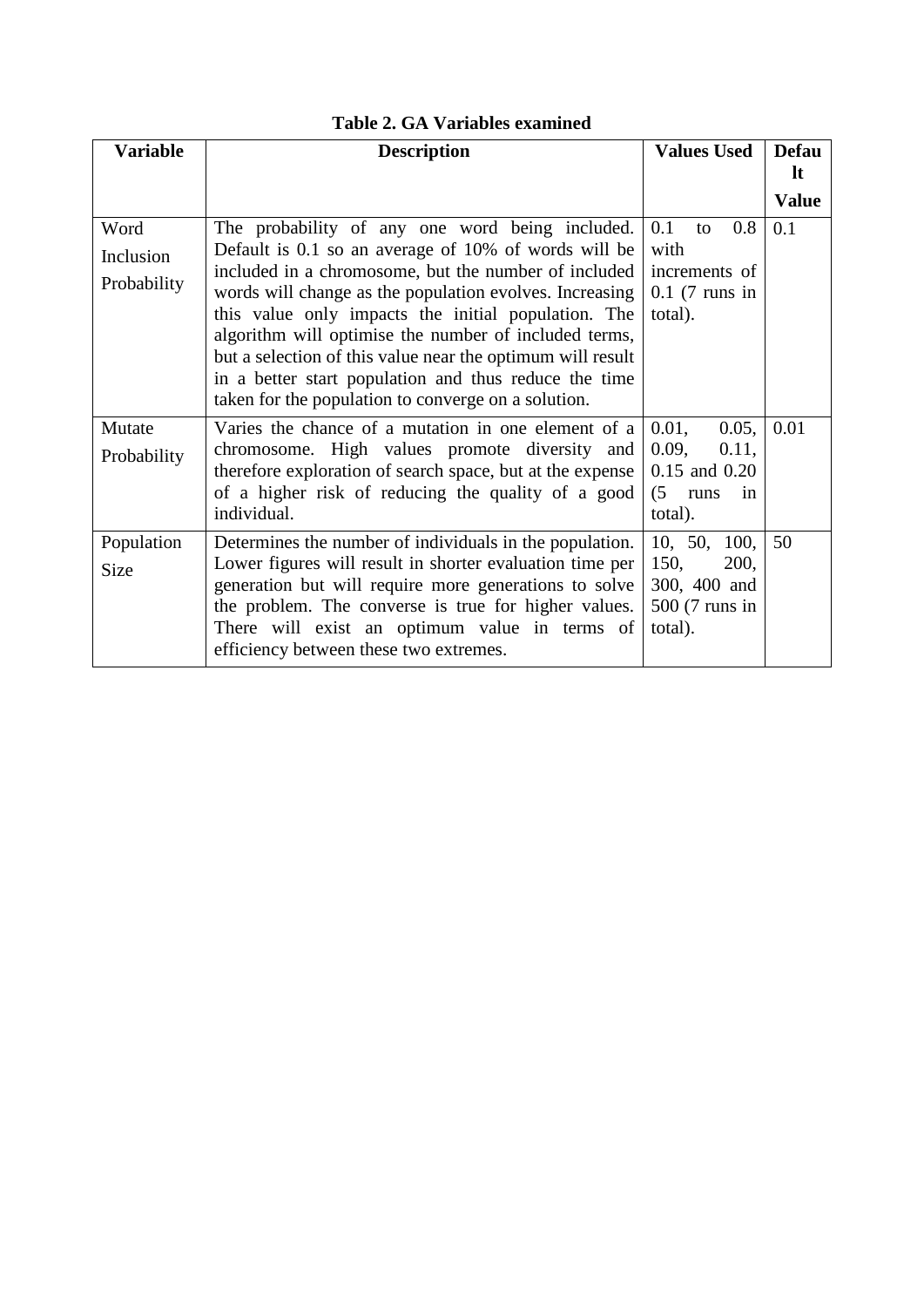

**Figure 4. Initial experiments: Recall on GA, Hill-Climber and Baseline runs**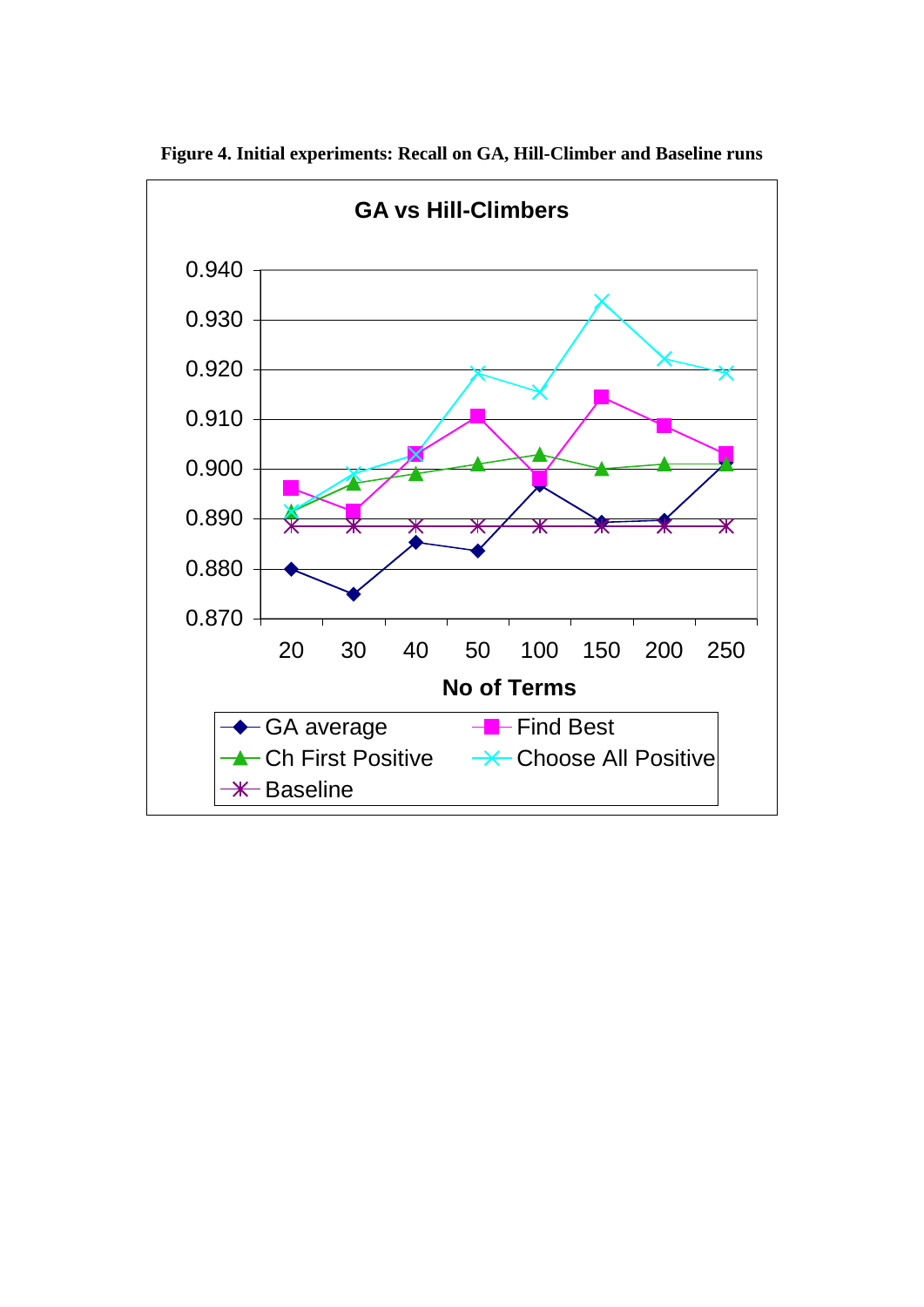**Figure 5. Word Inclusion Probability experiments: Average Precision on GA versus baseline and best Hill-Climber run**

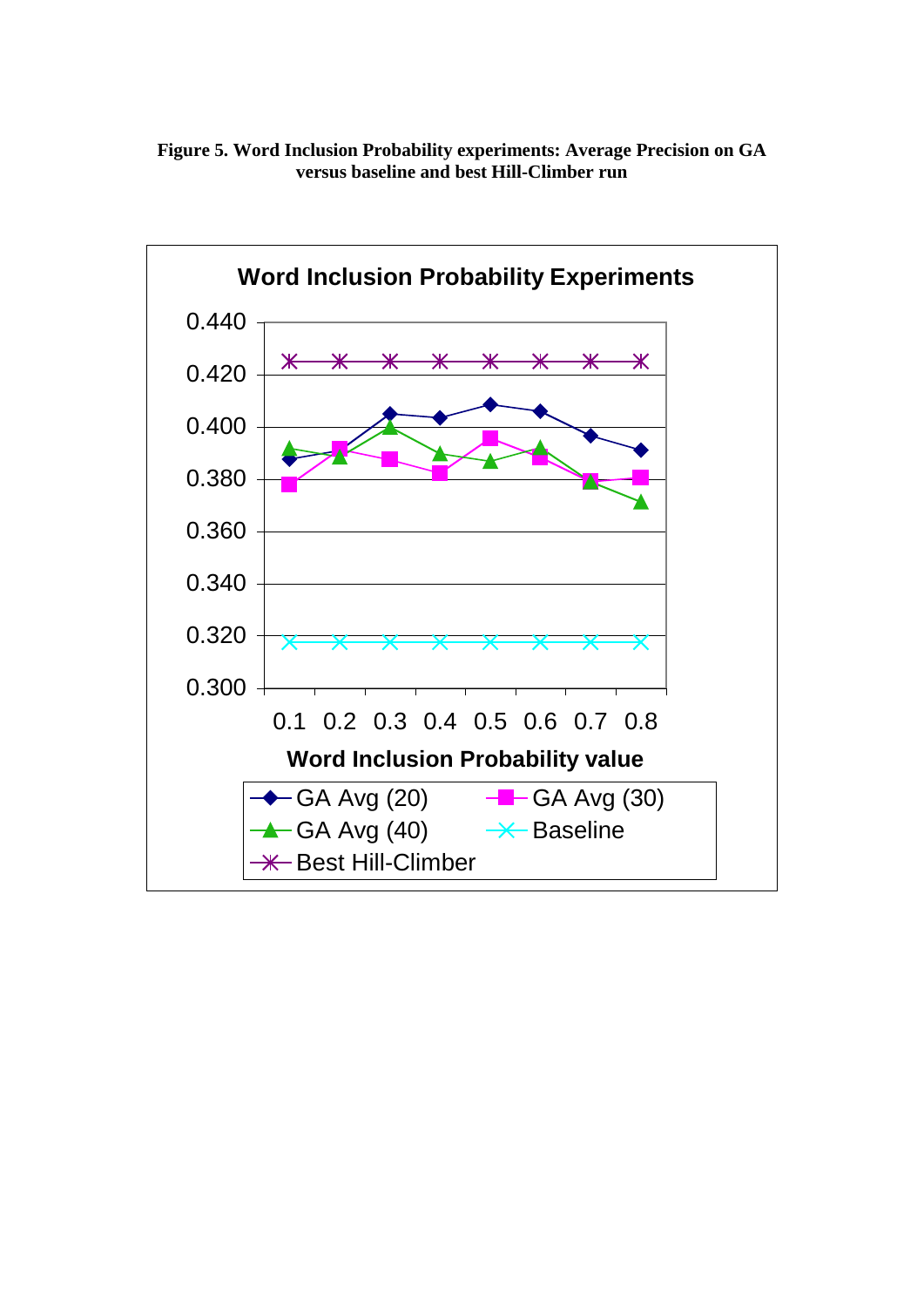

**Figure 6. Word Inclusion Probability experiments: Recall on GA versus baseline and best Hill-Climber run**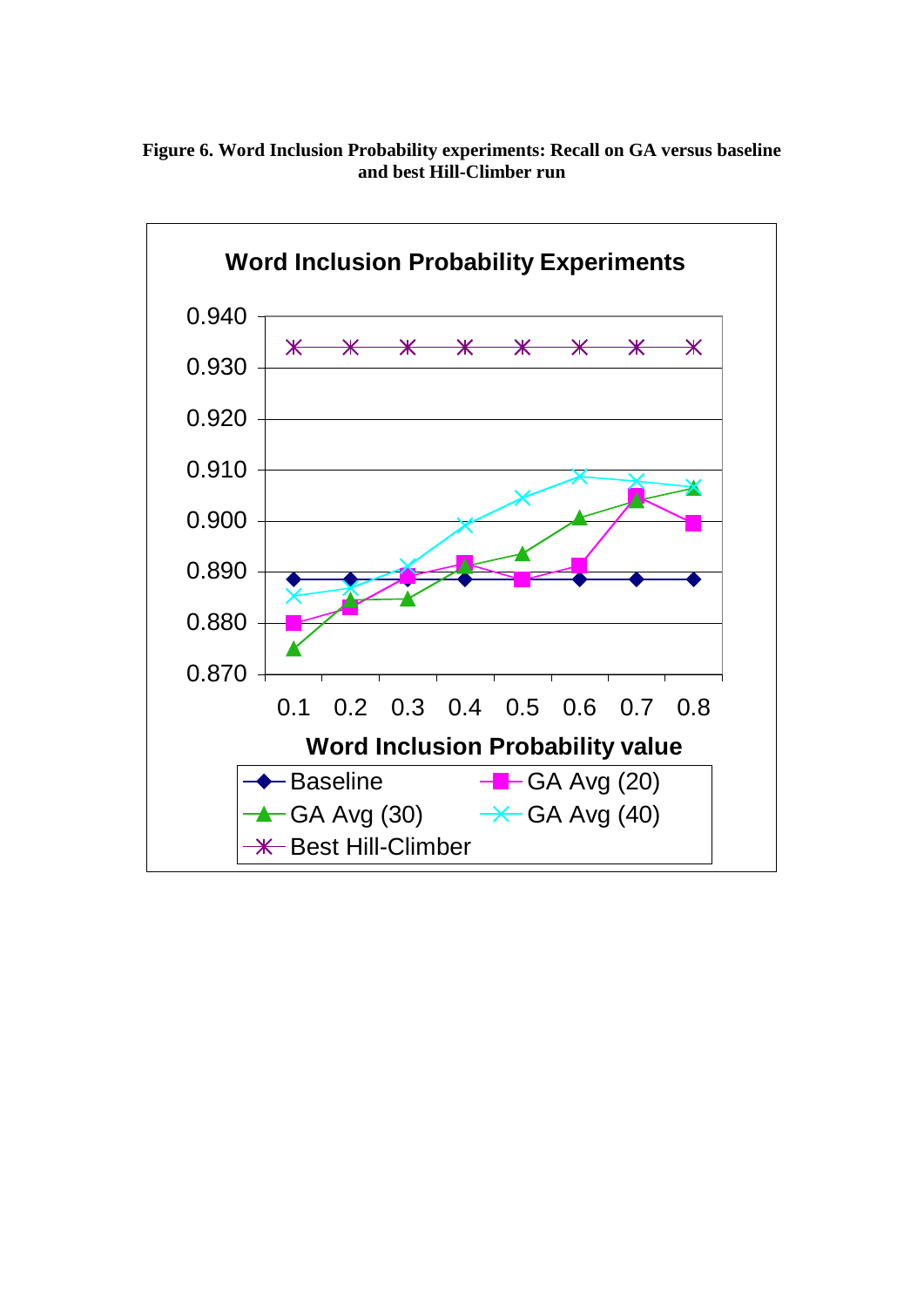

**Figure 7. Mutate Probability experiments: Average precision on GA versus baseline and best Hill-Climber run**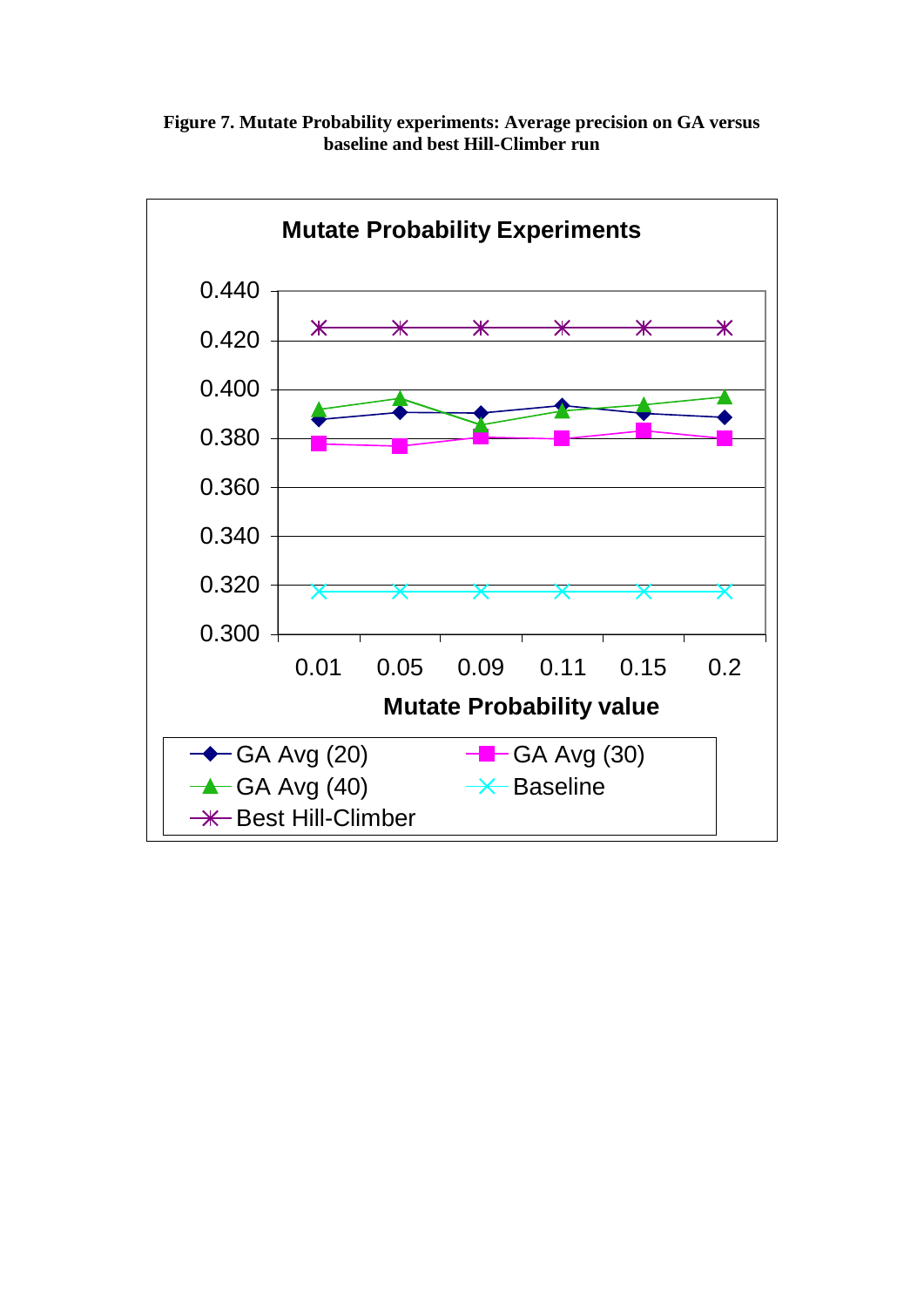

**Figure 8. Mutate Probability experiments: Recall on GA versus baseline and best Hill-Climber run**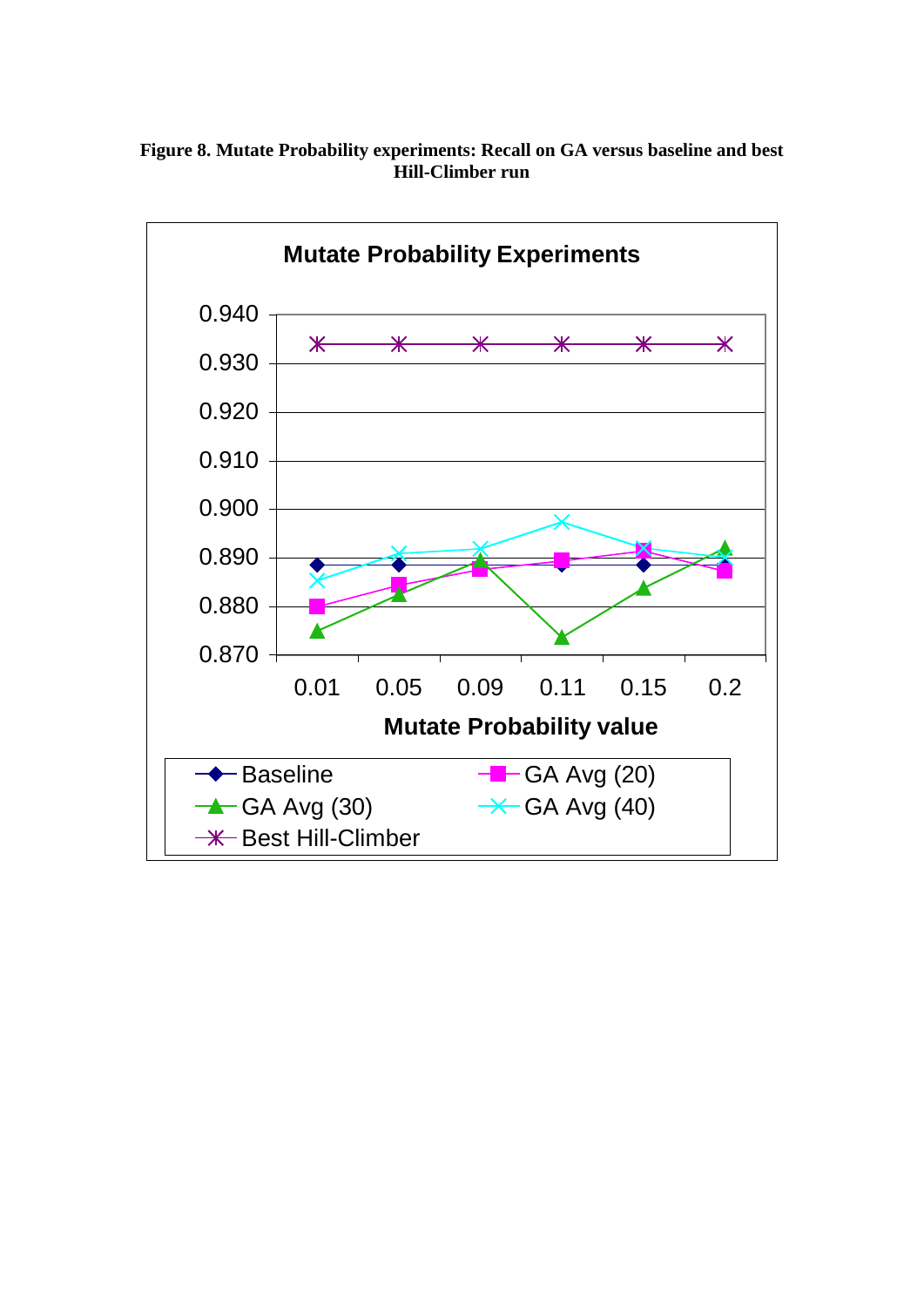![](_page_27_Figure_0.jpeg)

**Figure 9. Population Size experiments: Average precision on GA versus baseline and best Hill-Climber run**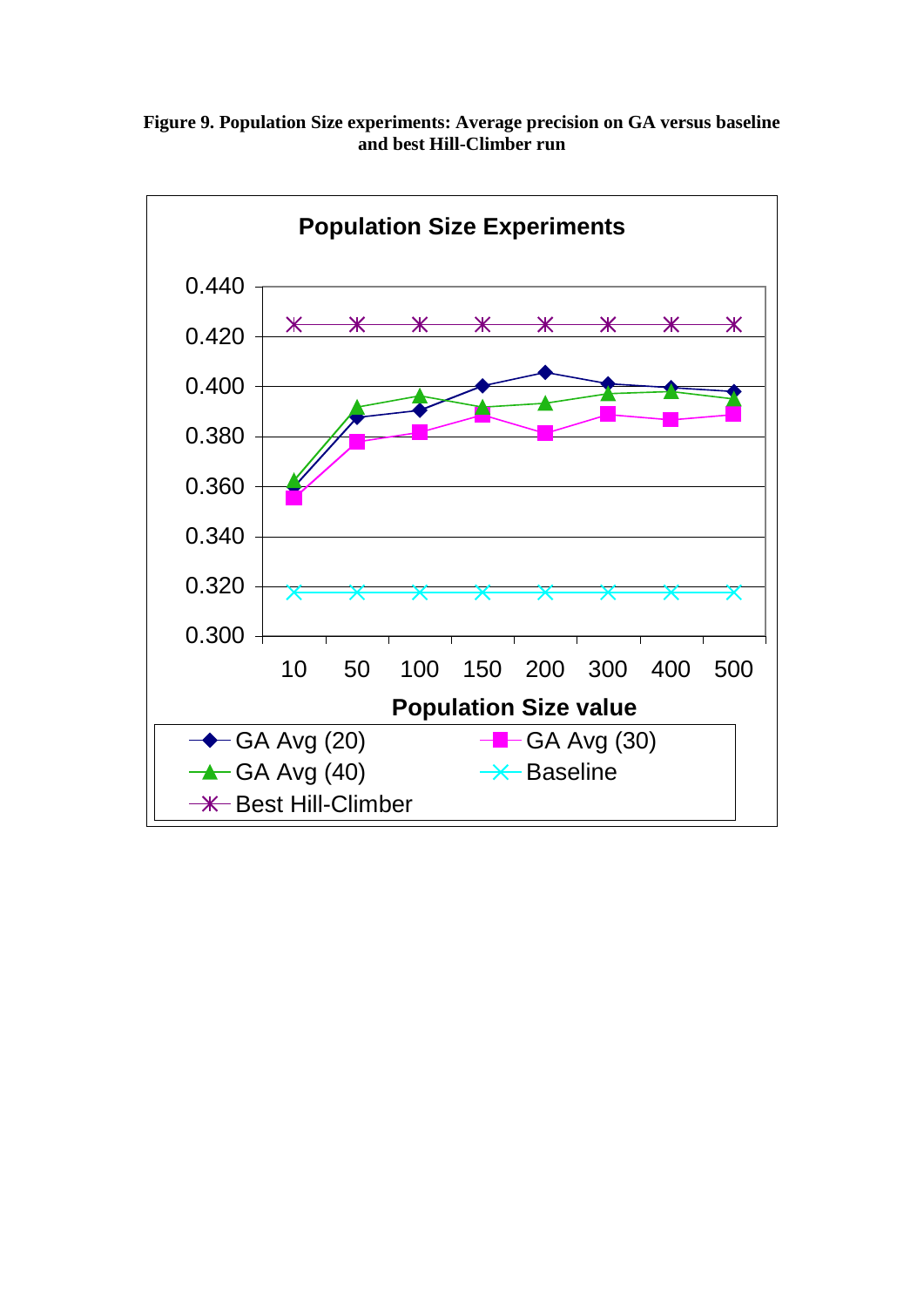![](_page_28_Figure_0.jpeg)

**Figure 10. Population Size experiments: Recall on GA versus baseline and best Hill-Climber run**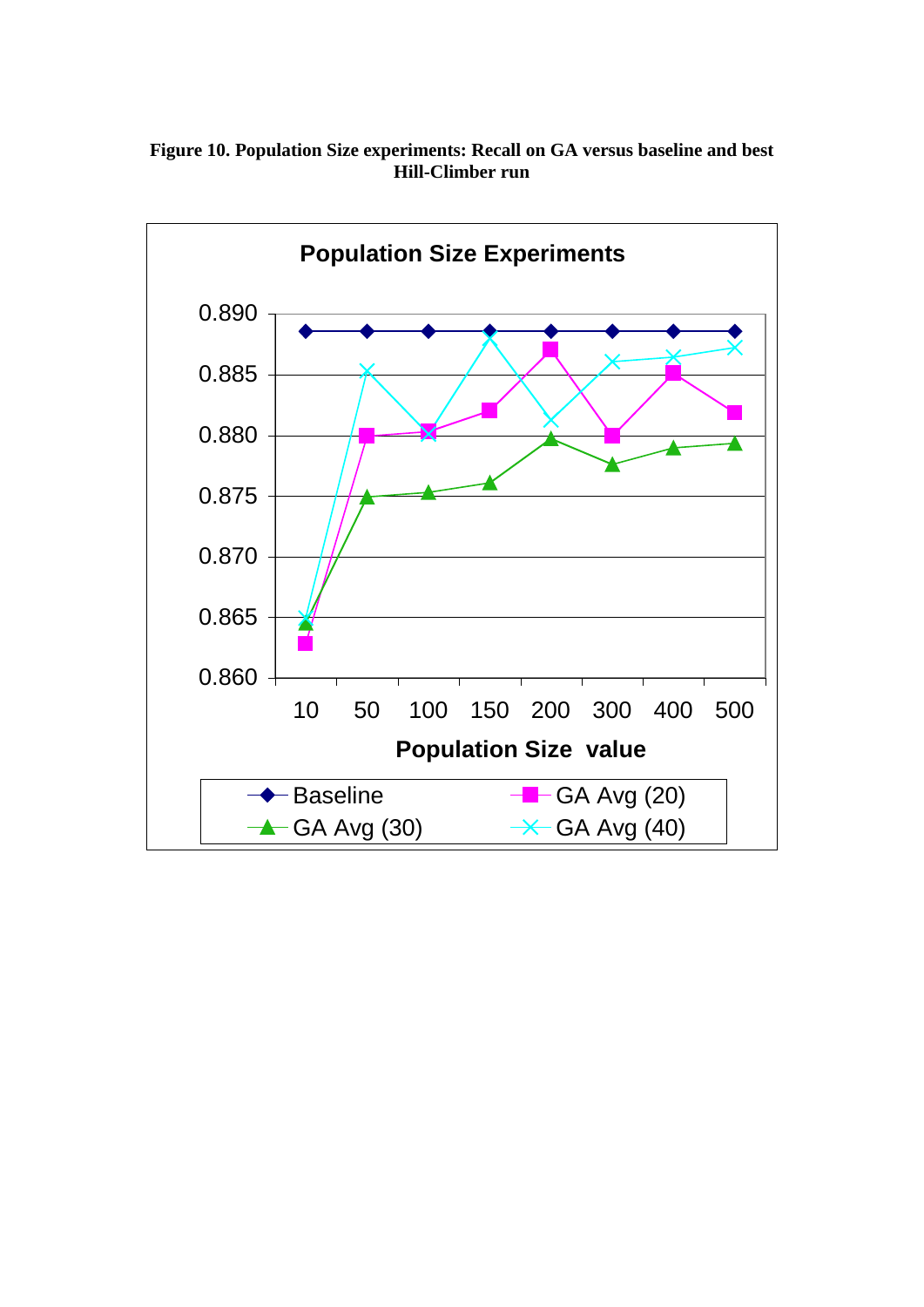![](_page_29_Figure_0.jpeg)

**Figure 11 Roulette Wheel vs Best Hill-Climber runs**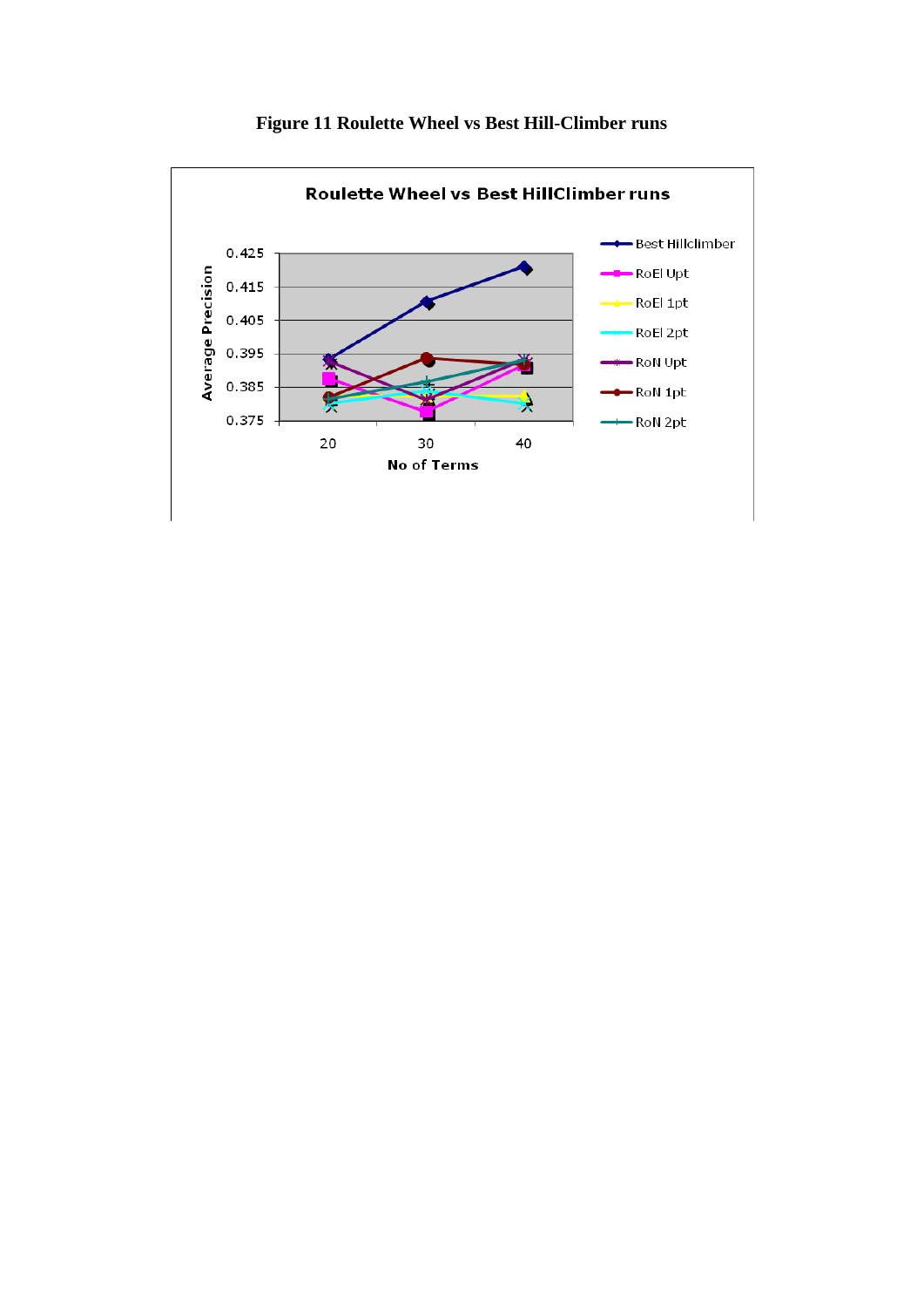![](_page_30_Figure_0.jpeg)

**Figure 12 – Rank Selection vs Best Hill-Climber runs**